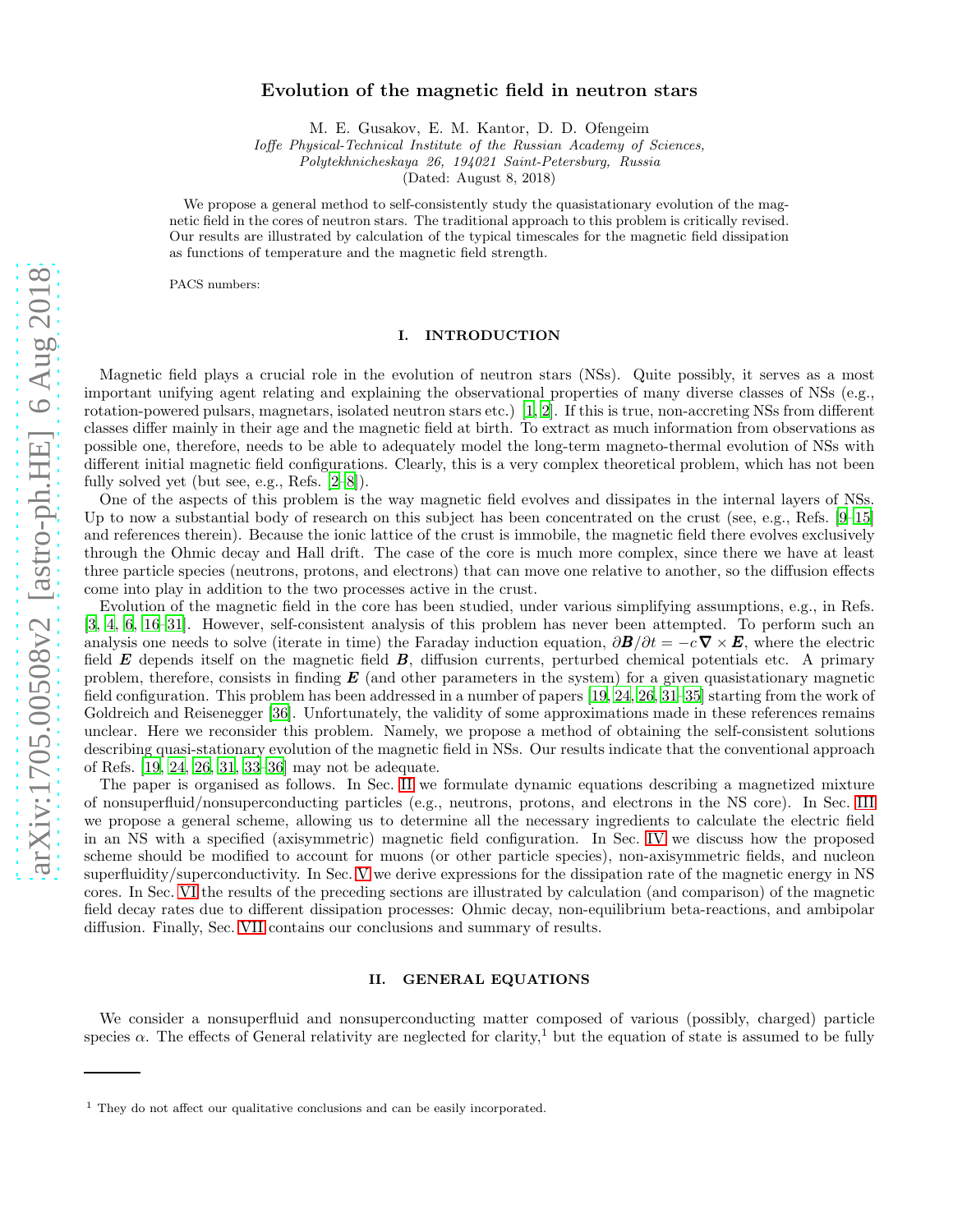relativistic.We also neglect thermal forces and the effects of temperature on the equation of state. Then the equations that govern evolution of the system can be written as (see, e.g., Refs. [\[35–](#page-20-13)[37\]](#page-20-16))

$$
\frac{\partial}{\partial t} \left( \frac{\mu_{\alpha} n_{\alpha}}{c^2} \mathbf{u}_{\alpha} \right) + \nabla_k \left( \frac{\mu_{\alpha} n_{\alpha}}{c^2} u_{(\alpha)i} u_{(\alpha)k} \right) \n= \frac{\mu_{\alpha} \Delta \Gamma_{\alpha}}{c^2} \mathbf{u}_{\alpha} + e_{\alpha} n_{\alpha} \left( \mathbf{E} + \frac{1}{c} \left[ \mathbf{u}_{\alpha} \times \mathbf{B} \right] \right) - n_{\alpha} \nabla \mu_{\alpha} - \frac{\mu_{\alpha} n_{\alpha}}{c^2} \nabla \phi - \sum_{\beta \neq \alpha} J_{\alpha\beta} (\mathbf{u}_{\alpha} - \mathbf{u}_{\beta}),
$$
\n(1)

$$
\frac{\partial n_{\alpha}}{\partial t} + \text{div}(n_{\alpha} \mathbf{u}_{\alpha}) = \Delta \Gamma_{\alpha},\tag{2}
$$

$$
\Delta \phi = \frac{4\pi G}{c^2} (P + \varepsilon),\tag{3}
$$

$$
\frac{\partial \mathbf{B}}{\partial t} = -c \nabla \times \mathbf{E},\tag{4}
$$

$$
\nabla \times \mathbf{B} = \frac{4\pi}{c} \mathbf{j},\tag{5}
$$
\n
$$
\sum e_n = -0
$$

$$
\sum_{\alpha} e_{\alpha} n_{\alpha} = 0. \tag{6}
$$

The first of these equations is the momentum conservation equation for each particle species  $\alpha$ ; the subscripts i and k there are the spatial indices. The physical meaning of other equations is clear. In these equations c and  $G$  are the speed of light and gravitational constant, respectively;  $\mu_{\alpha}$  and  $n_{\alpha}$  are the relativistic chemical potential and number density for particle species  $\alpha$ ;  $\phi$  is the gravitational potential; P and  $\varepsilon$  are the total pressure and energy density, respectively,

<span id="page-1-8"></span><span id="page-1-5"></span><span id="page-1-3"></span><span id="page-1-2"></span><span id="page-1-1"></span><span id="page-1-0"></span>
$$
P = -\varepsilon + \sum_{\alpha} \mu_{\alpha} n_{\alpha},\tag{7}
$$

<span id="page-1-7"></span><span id="page-1-6"></span>
$$
dP = \sum_{\alpha} n_{\alpha} d\mu_{\alpha};\tag{8}
$$

 $u_{\alpha} \equiv [u_{(\alpha)1}, u_{(\alpha)2}, u_{(\alpha)3}]$  is the velocity of particles  $\alpha$ ;  $J_{\alpha\beta} = J_{\beta\alpha}$  is the quantity defined (and calculated) in Ref. [\[37\]](#page-20-16) and related to the effective relaxation time  $\tau_{\alpha\beta}$  for scattering of particles  $\alpha$  on particles  $\beta$  by the formula [\[37\]](#page-20-16):  $\tau_{\alpha\beta} = n_{\alpha}\mu_{\alpha}/(c^2J_{\alpha\beta})$ ; the terms in Eq. [\(1\)](#page-1-0), which depend on  $J_{\alpha\beta}$ , represent the friction forces. Further, **E** and **B** are the electric and magnetic fields;  $e_{\alpha}$  is the electric charge of particle species  $\alpha$ ; and

<span id="page-1-10"></span>
$$
\mathbf{j} = \sum_{\alpha} e_{\alpha} n_{\alpha} \mathbf{u}_{\alpha} \tag{9}
$$

is the electric current density [note that div j = 0 in view of Eq. [\(5\)](#page-1-1)]. Finally, the source  $\Delta\Gamma_{\alpha}$  in the continuity equation [\(2\)](#page-1-2) appears due to non-equilibrium processes of particle mutual transformations (e.g., non-equilibrium Urca processes [\[38](#page-20-17)]). Note that we neglected the displacement current in Eq. [\(5\)](#page-1-1) and assumed the quasineutrality condition [\(6\)](#page-1-3), which is a perfect approximation for slow processes we are interested in (see, e.g., Ref. [\[39](#page-20-18)] for justification of this assumption).

The system of equations  $(1)$ – $(6)$  is rather general but it is too complex. It can be further simplified if the hydrodynamic description of the system is justified, i.e. if the inter-particle collisions are so frequent, that  $\tau_{\alpha\beta} \ll \tau_{\rm B}$  (see Sec. [VI\)](#page-11-0), where  $\tau_B$  is a typical timescale of the problem (in our case, it is the magnetic field evolution timescale). Then the velocities  $u_{\alpha}$  of different particle species  $\alpha$  are very close to one another (e.g., Ref. [\[40\]](#page-20-19)), so that it is convenient to introduce the macroscopic velocity of the flow  $U$  according to [\[37\]](#page-20-16)

<span id="page-1-9"></span><span id="page-1-4"></span>
$$
\boldsymbol{U} \sum_{\alpha} \mu_{\alpha} n_{\alpha} \equiv \sum_{\alpha} \mu_{\alpha} n_{\alpha} \boldsymbol{u}_{\alpha},\tag{10}
$$

and replace Eq. [\(1\)](#page-1-0) with

$$
\frac{\partial}{\partial t} \left( \frac{\mu_{\alpha} n_{\alpha}}{c^2} \mathbf{U} \right) + \nabla_k \left( \frac{\mu_{\alpha} n_{\alpha}}{c^2} U_i U_k \right) \n= \frac{\mu_{\alpha} \Delta \Gamma_{\alpha}}{c^2} \mathbf{U} + e_{\alpha} n_{\alpha} \left( \mathbf{E} + \frac{1}{c} \left[ \mathbf{u}_{\alpha} \times \mathbf{B} \right] \right) - n_{\alpha} \nabla \mu_{\alpha} - \frac{\mu_{\alpha} n_{\alpha}}{c^2} \nabla \phi - \sum_{\beta \neq \alpha} J_{\alpha \beta} \left( \mathbf{u}_{\alpha} - \mathbf{u}_{\beta} \right).
$$
\n(11)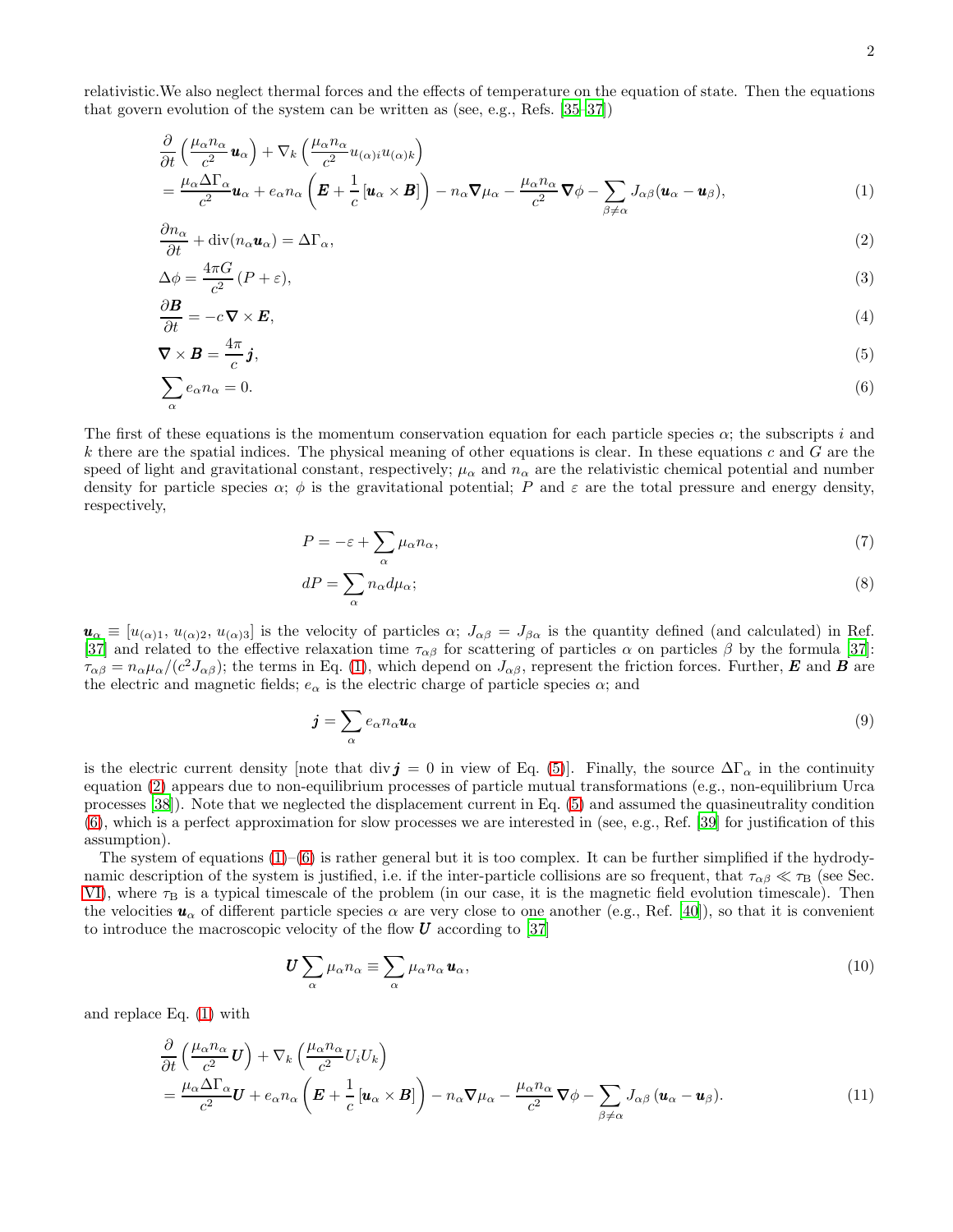To obtain this equation we neglected a number of small terms in Eq. [\(1\)](#page-1-0), making use of the fact that  $\tau_B \gg \tau_{\alpha\beta}$  $n_{\alpha}\mu_{\alpha}/(c^2J_{\alpha\beta})$  (see, e.g., Ref. [\[40](#page-20-19)] for a similar discussion). For example, we neglected the terms  $\partial/\partial t[\mu_{\alpha}n_{\alpha}(\mathbf{u}_{\alpha}-\mathbf{u}_{\alpha}])$  $U_{\ell} [U_{\ell}^{2}] \sim \mu_{\alpha} n_{\alpha} (u_{\alpha} - U) / (\tau_{\rm B} c^2)$  in comparison to the terms  $\sum_{\beta \neq \alpha} J_{\alpha\beta} (u_{\alpha} - u_{\beta}) = \sum_{\beta \neq \alpha} \mu_{\alpha} n_{\alpha} / (c^2 \tau_{\alpha \beta}) (u_{\alpha} - u_{\beta}).$ We also replaced  $u_\alpha$  with U in (already) small dissipative term  $\mu_\alpha \Delta \Gamma_\alpha u_\alpha/c^2$ , appearing due to the action of weak processes of particle mutual transformations.

Summing up Eq. [\(11\)](#page-1-4) over all particle species and neglecting the term, quadratically small in the deviation from chemical equilibrium, one obtains the standard force balance equation for the system as a whole,

<span id="page-2-1"></span>
$$
\frac{\partial}{\partial t} \left[ \frac{(P+\varepsilon)}{c^2} \mathbf{U} \right] + \nabla_k \left[ \frac{(P+\varepsilon)}{c^2} U_i U_k \right] = \frac{1}{c} \left[ \mathbf{j} \times \mathbf{B} \right] - \nabla P - \frac{(P+\varepsilon)}{c^2} \nabla \phi. \tag{12}
$$

# <span id="page-2-0"></span>III. THE PROBLEM OF MAGNETIC FIELD EVOLUTION IN THE NS CORES: GENERAL SCHEME OF THE SOLUTION

The equations of the previous section describe an arbitrary mixture (plasma) of charged particles, provided that they are nonsuperfluid and nonsuperconducting. Here we apply them to the particular case of NS matter composed of neutrons  $(n)$ , protons  $(p)$ , and electrons  $(e)$  [npe-matter]. Extension of these results to more complex NS core compositions (e.g., npe-matter with an admixture of muons) is straightforward and is discussed in Sec. [IV,](#page-6-0) where we also consider the effects of non-axisymmetric magnetic field and nucleon superfluidity/superconductivity.

#### <span id="page-2-3"></span>A. Our approximations and further simplifications

Assume that the star is nonrotating and spherically symmetric in the absence of the magnetic field. It is in hydrostatic, diffusion, and beta-equilibrium; all particle currents are absent. Then we slightly perturb the system by creating some small currents. They generate the magnetic field, which we, for simplicity, take axisymmetric,  $\mathbf{B} = \mathbf{B}(r, \theta)$  (non-axisymmetric case is briefly analysed in Sec. [IV B\)](#page-6-1).<sup>2</sup>

After perturbation is applied, the system starts to evolve to equilibrium through particle diffusion and betaprocesses. This process is accompanied by the magnetic field dissipation. A typical timescale for reaching the equilibrium (i.e., the timescale of magnetic field decay) is very large (see below), so that the system evolves through a set of quasistationary states, which means that one can neglect time derivatives in Eqs.  $(1)$ ,  $(2)$ ,  $(11)$ ,  $(12)$  of the previous section [and, in addition, ignore the quadratically small velocity-dependent terms, in particular, the term depending on  $U_iU_k$  in Eq. [\(12\)](#page-2-1)]. We follow here the ideas of Ref. [\[36\]](#page-20-14).

Let us demonstrate, for example, that the time derivative in the continuity equation [\(2\)](#page-1-2) can be omitted. Below the perturbation of a quantity A will be denoted as  $\delta A$ . From Eqs. [\(5\)](#page-1-1) and [\(12\)](#page-2-1) it follows that the perturbation of the pressure P by the magnetic field is  $\delta P \sim B^2$ . Correspondingly,  $\delta n_\alpha \sim n_\alpha B^2/P$  and  $\partial n_\alpha/\partial t \sim n_\alpha B^2/(P\tau_B)$ . The magnetic evolution timescale  $\tau_B$  is given by [see Eq. [\(4\)](#page-1-5)]:  $B/\tau_B \sim cE/R \sim u_\alpha B/R$ , hence  $\tau_B \sim R/u_\alpha$  (here R is the typical lengthscale; to obtain  $\tau_B$  we estimated E as:  $E \sim u_\alpha B/c$ . Now we can write  $\partial n_\alpha/\partial t \sim n_\alpha B^2/(P\tau_B) \sim$  $n_{\alpha}u_{\alpha}B^2/(PR)$ , while  $|\text{div}(n_{\alpha}u_{\alpha})| \sim n_{\alpha}u_{\alpha}/R$ . Comparing these terms, it is easy to see that  $\partial n_{\alpha}/\partial t$  drops out from the continuity equation written to leading order in  $B^2/P$ .

Accounting for the approximations listed above, Eq. [\(12\)](#page-2-1) can be represented as [we make use of Eqs. [\(7\)](#page-1-6) and [\(8\)](#page-1-7)]

<span id="page-2-2"></span>
$$
\sum_{\alpha} n_{\alpha} \nabla \mu_{\alpha}^{\infty} = \frac{1}{c} \left[ \mathbf{j} \times \mathbf{B} \right],\tag{13}
$$

where we introduced the redshifted chemical potentials,  $\mu_{\alpha}^{\infty} = \mu_{\alpha} e^{\phi/c^2}$ ; in the weak-field approximation  $\nabla \mu_{\alpha}^{\infty} \approx$  $\nabla \mu_\alpha + (\mu_\alpha/c^2) \nabla \phi$ . Using the quasineutrality condition [\(6\)](#page-1-3) and the definitions  $\Delta \mu_e \equiv \mu_p + \mu_e - \mu_n$  and  $n_b = n_p + n_n$ , Eq. [\(13\)](#page-2-2) can be rewritten as

<span id="page-2-4"></span>
$$
n_e \nabla \Delta \mu_e^{\infty} + n_b \nabla \mu_n^{\infty} = \frac{1}{c} \left[ \mathbf{j} \times \mathbf{B} \right],
$$
\n(14)

<sup>&</sup>lt;sup>2</sup> We do not consider here the question of stability of such system with respect to spontaneous reconfiguration of the magnetic field on the Alfven timescale. The magnetic field configuration is assumed to be stable.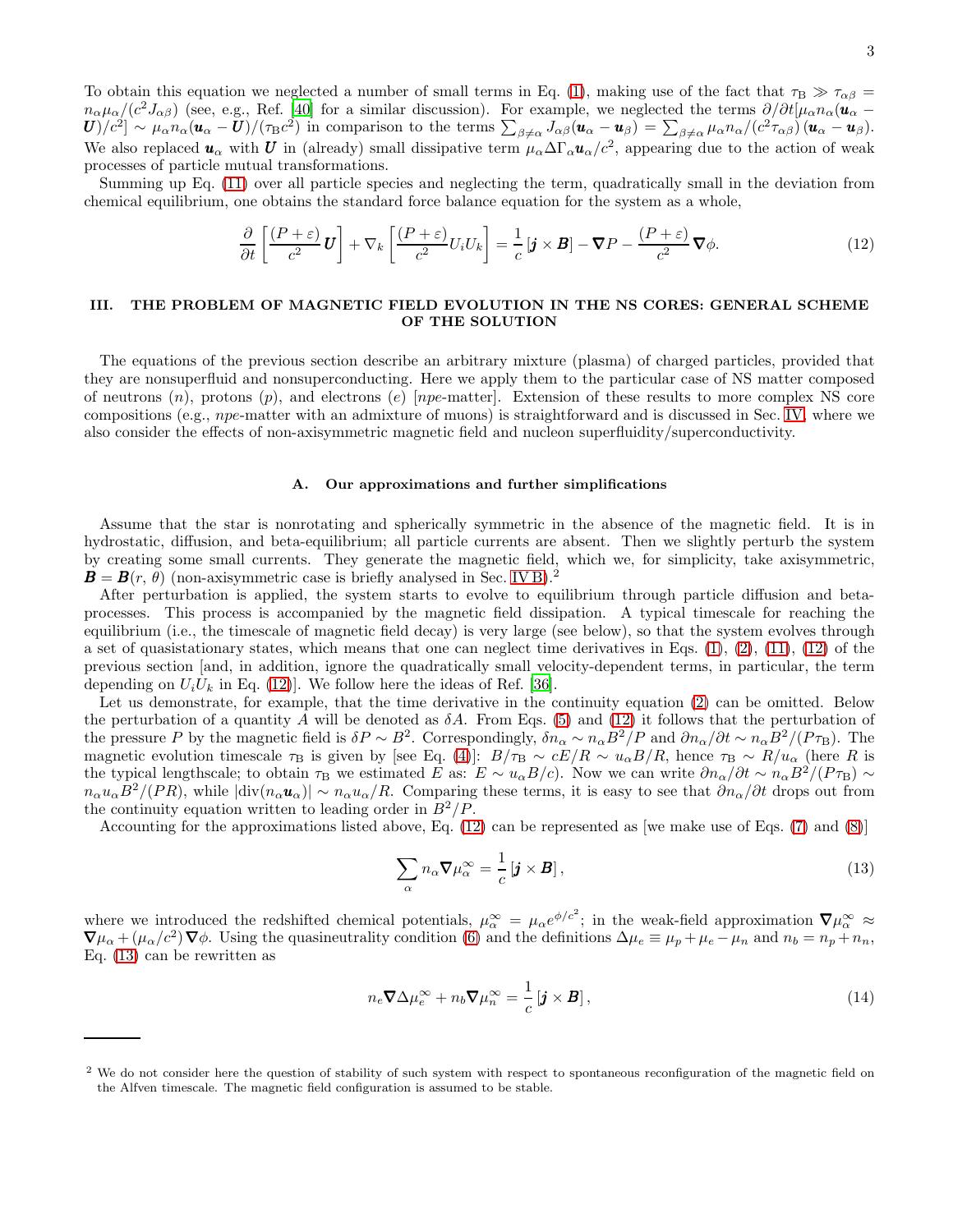In full thermodynamic and hydrostatic equilibrium (when there is no magnetic field) one has

<span id="page-3-0"></span>
$$
\Delta \mu_e^{\infty} = \Delta \mu_e = 0, \qquad \mu_n^{\infty} = \text{const.} \tag{15}
$$

When the magnetic field is applied, there is a small deviation from equilibrium, and

<span id="page-3-6"></span><span id="page-3-1"></span>
$$
n_e \nabla \delta \Delta \mu_e^{\infty} + n_b \nabla \delta \mu_n^{\infty} = \frac{1}{c} \left[ \mathbf{j} \times \mathbf{B} \right]. \tag{16}
$$

Taking into account that, in view of Eq. [\(15\)](#page-3-0),

$$
\delta \Delta \mu_e^{\infty} = \Delta \mu_e^{\infty} \approx \Delta \mu_e \left( 1 + \frac{\phi}{c^2} \right) \approx \Delta \mu_e,
$$
\n(17)

one obtains that, to leading order in the deviation, Eq. [\(16\)](#page-3-1) can be represented as

<span id="page-3-2"></span>
$$
\nabla \left( n_e \Delta \mu_e + n_b \delta \mu_n^{\infty} \right) - \left( \frac{dn_e}{dr} \Delta \mu_e + \frac{dn_b}{dr} \delta \mu_n^{\infty} \right) \mathbf{e}_r = \frac{1}{c} \left[ \mathbf{j} \times \mathbf{B} \right], \tag{18}
$$

where the functions  $n_e(r)$  and  $n_b(r)$  can be thought of as taken in equilibrium and  $e_r$  is the unit vector in radial direction. The left-hand side of Eq. [\(18\)](#page-3-2) depends on two scalars determined by the functions  $\Delta\mu_e(r, \theta)$  and  $\delta\mu_n^{\infty}(r, \theta)$ . It turns out that  $\mathbf{B}(r, \theta)$  in this situation cannot be arbitrary in order to compensate the left-hand side of Eq. [\(18\)](#page-3-2). At the very least, for axisymmetric fields, the  $\varphi$ -component of the Lorentz force density,  $\bm{F}_{\rm L} = [\bm{j} \times \bm{B}]/c$ , must vanish (gradient of an axisymmetric function cannot have non-zero  $\varphi$ -component),

<span id="page-3-4"></span>
$$
F_{\mathcal{L}\varphi} = \frac{1}{c} \left[ \mathbf{j} \times \mathbf{B} \right]_{\varphi} = 0. \tag{19}
$$

As shown, e.g., in Refs. [\[41,](#page-20-20) [42](#page-20-21)], this is the only constraint imposed on the magnetic field in order to satisfy [\(18\)](#page-3-2). Then both functions  $\Delta\mu_e(r, \theta)$  and  $\delta\mu_n^{\infty}(r, \theta)$  can be expressed through  $\mathbf{F}_L$  and some unknown scalar function  $\zeta(r)$ (see Appendix [A\)](#page-15-0), which will be determined in Sec. [III C 1.](#page-5-0) Below in this section and in Sec. [III B](#page-3-3) we assume that  $\Delta\mu_e(r, \theta)$  and  $\delta\mu_n^{\infty}(r, \theta)$  are already found. Then, in the weak-field limit,  $\delta\mu_n$  is given by

<span id="page-3-5"></span>
$$
\delta\mu_n \approx \delta\mu_n^{\infty} - \frac{\mu_{n0}}{c^2} \delta\phi,
$$
\n(20)

where  $\mu_{n0}$  is the equilibrium function  $\mu_n$ . If we work in the Cowling approximation (i.e., assume  $\delta\phi = 0$ ), this function can be obtained immediately; otherwise, one should first determine the gravitational potential perturbation δφ from the Poisson's equation [\(3\)](#page-1-8). All in all, ∆µ<sup>e</sup> and δµ<sup>n</sup> (and thus µn) can be determined. This means that we know any thermodynamic quantity in the perturbed npe-matter, since it can be presented as a function of only three parameters, e.g.,  $\Delta\mu_e$ ,  $\mu_n$ , and T (we remind the reader that the quasineutrality condition,  $n_e = n_p$ , still holds true in the perturbed matter).

At this stage our consideration starts to differ from that of Ref. [\[36\]](#page-20-14) and others (e.g., [\[19](#page-20-10), [24,](#page-20-11) [26](#page-20-12), [31,](#page-20-9) [33](#page-20-15)[–35\]](#page-20-13)). In those references  $\Delta\mu_e$  is determined from the *scalar* differential equation [see, e.g., equation (14) in Ref. [\[35\]](#page-20-13)], which is a divergence of a combination of the momentum equations [\(11\)](#page-1-4) and the continuity equations [\(2\)](#page-1-2). This scalar equation is derived under simplifying assumptions, whose validity for stratified matter is questionable. Moreover, the solution to this equation is not necessary a solution to the initial vector Eqs. [\(2\)](#page-1-2) and [\(11\)](#page-1-4). As a result,  $\Delta\mu_e$  in Refs. [\[19,](#page-20-10) [24](#page-20-11), [26](#page-20-12), [31](#page-20-9), [33](#page-20-15)[–36\]](#page-20-14) depends on the rate of beta-processes and on the relaxation time  $\tau_{np}$ , which are sensitive functions of temperature T (e.g., Refs. [\[37](#page-20-16), [38\]](#page-20-17)). In contrast, here we argue that  $\Delta\mu_e$  and  $\mu_n$  do not depend on T and are fixed by the magnetic field configuration.<sup>3</sup> Further critical analysis of the previous results on the subject is presented in Appendix [B.](#page-16-0)

#### <span id="page-3-3"></span>B. Determining the velocities  $u_{\alpha}$  in the comoving frame

To study the magnetic field evolution in NS cores it is necessary to extract all the available information from the dynamic equations discussed above. Here our aim will be to find the velocities  $u_{\alpha}$ . We shall work in the

<sup>&</sup>lt;sup>3</sup> More precisely, if we expand  $\Delta\mu_e$  or  $\mu_n$  in a series of Legendre polynomials  $P_l(\cos\theta)$ , then all the components except for  $l = 0$  will be independent of temperature; the  $l = 0$  component may vary with temperature, but only in a narrow temperature range (see Sec. [III C 1](#page-5-0) and Appendix [D](#page-17-0) for more details).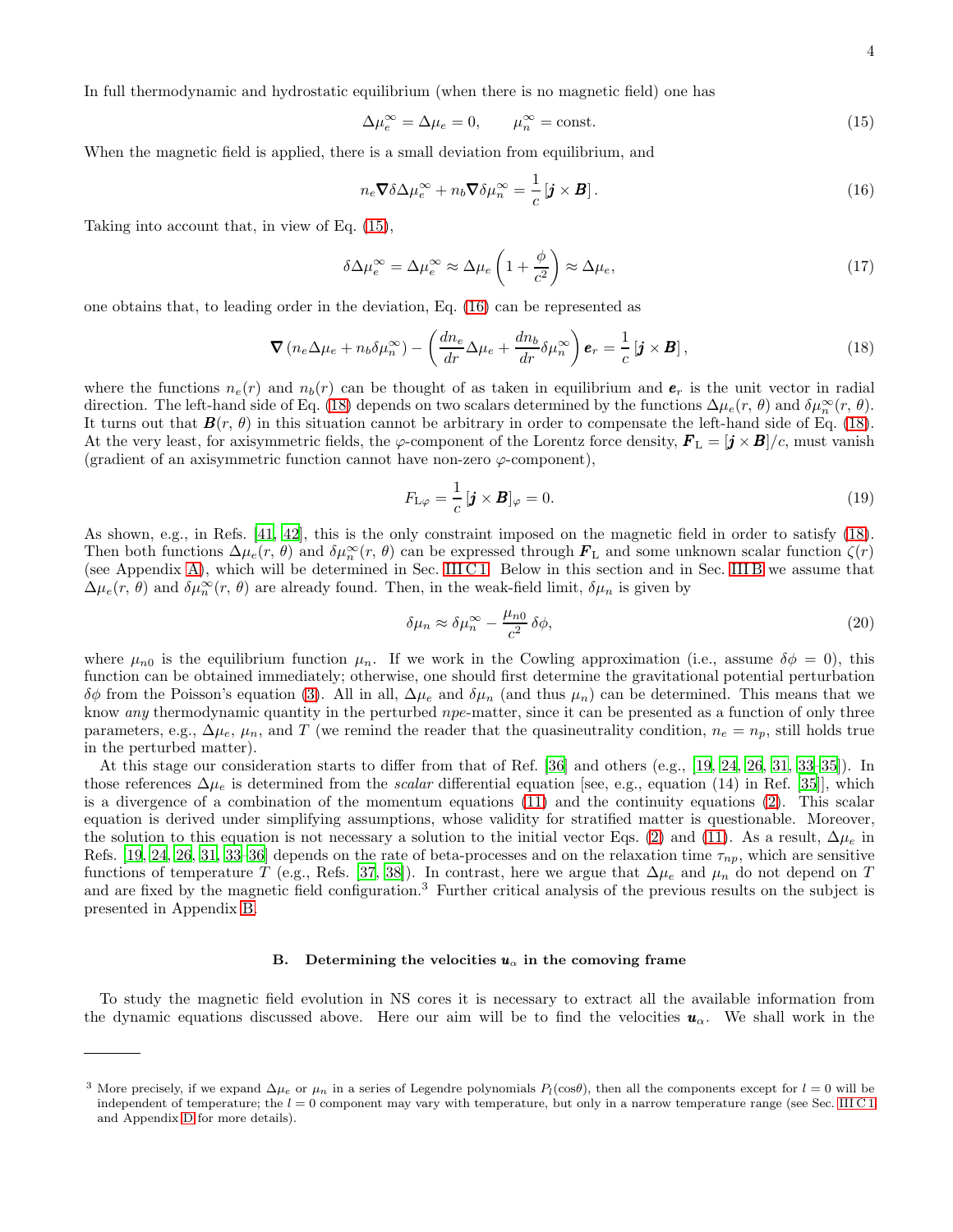locally comoving coordinate system, in which  $U = 0$ . In that coordinate system we define the vectors  $\nu_{\alpha}$ ,

$$
\mathbf{u}_{\alpha \text{ comoving}} \equiv \mathbf{\nu}_{\alpha} / n_{\alpha},\tag{21}
$$

where  $u_{\alpha\text{ comoving}}$  is the velocity of particle species  $\alpha$  in the comoving frame. Correspondingly, in an arbitrary frame

<span id="page-4-5"></span>
$$
n_{\alpha}u_{\alpha} \equiv n_{\alpha}U + \nu_{\alpha}.
$$
\n(22)

To find  $\nu_{\alpha} = n_{\alpha} u_{\alpha}$  comoving we should use Eq. [\(11\)](#page-1-4) which reduces, in our problem, to <sup>4</sup>

<span id="page-4-0"></span>
$$
0 = e_{\alpha} n_{\alpha} \left( \boldsymbol{E}_{\text{comoving}} + \frac{1}{c} \left[ \boldsymbol{u}_{\alpha \text{ comoving}} \times \boldsymbol{B} \right] \right) - n_{\alpha} \boldsymbol{\nabla} \mu_{\alpha}^{\infty} - \sum_{\beta \neq \alpha} J_{\alpha\beta} \left( \boldsymbol{u}_{\alpha \text{ comoving}} - \boldsymbol{u}_{\beta \text{ comoving}} \right), \tag{23}
$$

together with the condition  $U = 0$ , which is equivalent to [see the definition [\(10\)](#page-1-9)]

<span id="page-4-1"></span>
$$
\sum_{\alpha} \mu_{\alpha} n_{\alpha} \mathbf{u}_{\alpha \text{ comoving}} \equiv \sum_{\alpha} \mu_{\alpha} \mathbf{v}_{\alpha} = 0. \tag{24}
$$

In Eq. [\(23\)](#page-4-0)  $E_{\text{comoving}}$  is the electric field in the comoving frame. It is related to the electric field  $E$  in the laboratory frame by the formula

<span id="page-4-2"></span>
$$
\boldsymbol{E}_{\text{comoving}} = \boldsymbol{E} + \frac{1}{c} [\boldsymbol{U} \times \boldsymbol{B}]. \tag{25}
$$

A solution to the system of linear equations [\(23\)](#page-4-0) and [\(24\)](#page-4-1) will give us  $\nu_n$ ,  $\nu_p$ , and  $\nu_e$  as functions of  $\nabla \mu_\alpha^\infty$  ( $\alpha = n$ ,  $p, e$ ,  $\mathbf{E}_{\text{comoving}}$ , and  $\mathbf{B}$ . [We remind the reader that we assume (see Sec. [III A\)](#page-2-3) that all the perturbed thermodynamic quantities, in particular,  $\nabla \mu_{\alpha}^{\infty}$ , are already "calculated".] The resulting expressions are rather lengthy so here we present them schematically,

$$
\boldsymbol{\nu}_{\alpha} = \boldsymbol{\nu}_{\alpha} (\nabla \mu_{\beta}^{\infty}, \boldsymbol{E}_{\text{comoving}}, \boldsymbol{B}). \tag{26}
$$

The (unknown) electric field  $E_{\text{comoving}}$  can then be determined from the condition [see Eq. [\(9\)](#page-1-10)]

<span id="page-4-6"></span><span id="page-4-4"></span><span id="page-4-3"></span>
$$
\mathbf{j} = e_e \mathbf{\nu}_e + e_p \mathbf{\nu}_p,\tag{27}
$$

so that (again schematically)  $\mathbf{E}_{\text{comoving}}$  is given by

$$
\boldsymbol{E}_{\text{comoving}} = \boldsymbol{E}_{\text{comoving}}(\boldsymbol{\nabla}\mu_{\alpha}^{\infty}, \boldsymbol{B}, \boldsymbol{j})
$$
\n(28)

and hence [see Eq. [\(25\)](#page-4-2)]

$$
\boldsymbol{E} = \boldsymbol{E}_{\text{comoving}}(\boldsymbol{\nabla}\mu_{\alpha}^{\infty}, \boldsymbol{B}, \boldsymbol{j}) - \frac{1}{c}[\boldsymbol{U} \times \boldsymbol{B}]. \tag{29}
$$

Now, substituting Eq. [\(28\)](#page-4-3) into [\(26\)](#page-4-4), the currents  $\nu_{\alpha}$  can be represented as only functions of  $\nabla \mu_{\beta}^{\infty}$  ( $\beta = n, p, e$ ), **B**, and  $\boldsymbol{j} = \frac{c}{4\pi} \boldsymbol{\nabla} \times \boldsymbol{B}$ ,

<span id="page-4-8"></span>
$$
\boldsymbol{\nu}_{\alpha} = \boldsymbol{\nu}_{\alpha} (\nabla \mu_{\beta}^{\infty}, \boldsymbol{B}, \boldsymbol{j}). \tag{30}
$$

In fact, these functions can be found analytically. We also emphasize that the quantities  $\nabla \mu_{\beta}^{\infty}$  and  $\bm{j}$  are itself determined by the magnetic field; the gradients  $\nabla \mu_{\beta}^{\infty}$ , in addition, depend on the unknown function  $\zeta(r)$  (see Sec. [III A](#page-2-3) and Appendix [A\)](#page-15-0), which will be determined in the next section.

### <span id="page-4-7"></span>C. Determination of the flow velocity U and the function  $\zeta(r)$

Our next (most important) step will be to determine the flow velocity U and the function  $\zeta(r)$ , the only unknown parameters remained.

<sup>4</sup> Note that, only two of the three Eqs. [\(11\)](#page-1-4) for neutrons, protons, and electrons are really independent, since they contain Eq. [\(14\)](#page-2-4) that has already been used.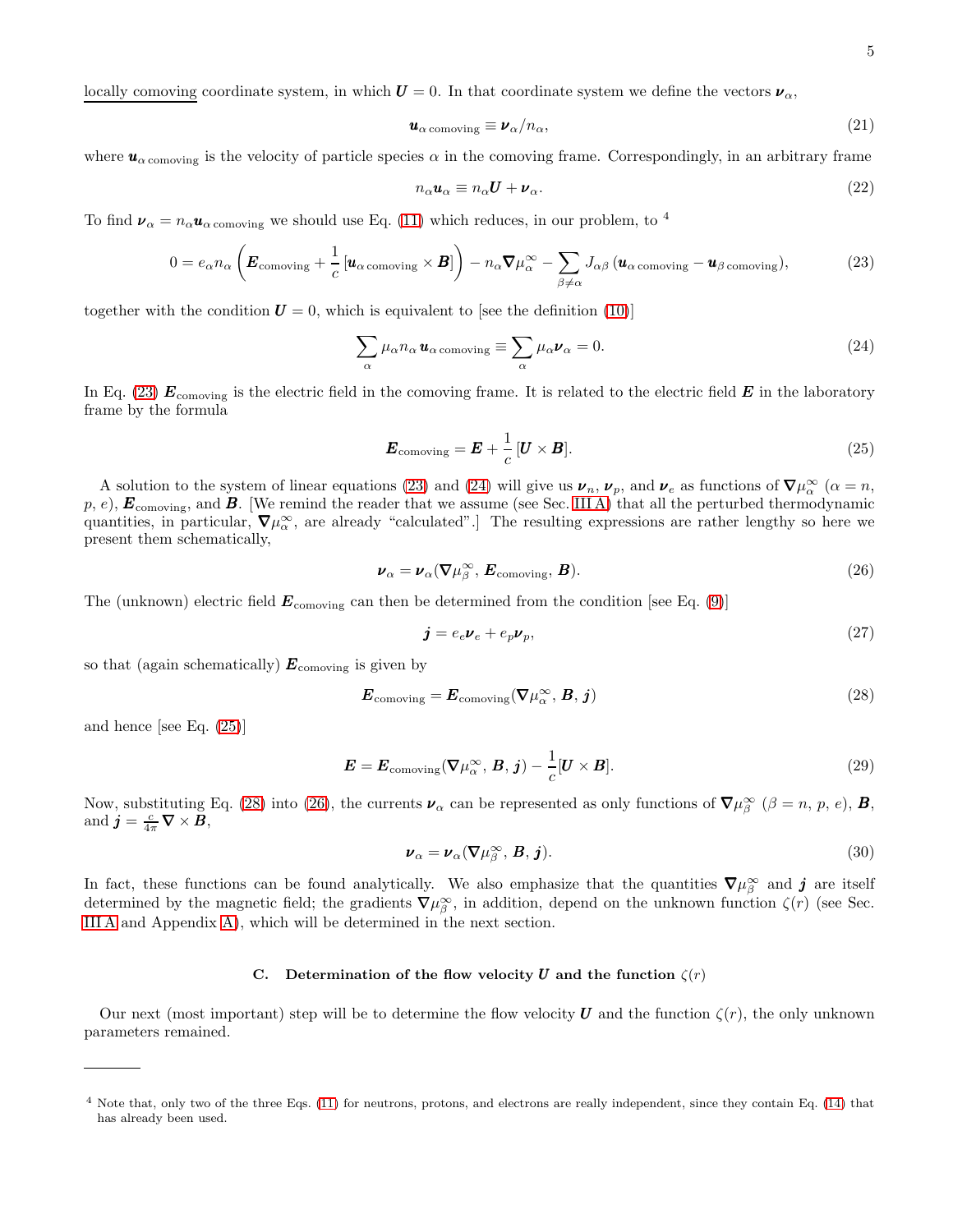### <span id="page-5-3"></span><span id="page-5-2"></span><span id="page-5-1"></span><span id="page-5-0"></span>1. The components  $U_r$  and  $U_\theta$  and the equation for  $\zeta(r)$

To this aim, let us consider the continuity equations [\(2\)](#page-1-2). They can now be rewritten as [see the definition [\(22\)](#page-4-5)]

$$
\operatorname{div}(n_e \boldsymbol{U}) = -\operatorname{div} \boldsymbol{\nu}_e - \Delta \Gamma,\tag{31}
$$

$$
\operatorname{div}(n_p U) = -\operatorname{div} \boldsymbol{\nu}_p - \Delta \Gamma,\tag{32}
$$

$$
\operatorname{div}(n_n U) = -\operatorname{div} \boldsymbol{\nu}_n + \Delta \Gamma,\tag{33}
$$

where  $\Delta\Gamma \equiv \Delta\Gamma_n = -\Delta\Gamma_p = -\Delta\Gamma_e$  (note that  $\Delta\Gamma$  is the well-known function of  $\Delta\mu_e$  and T [\[38](#page-20-17)]). Because  $n_e = n_p$ , Eq. [\(31\)](#page-5-1) is duplicate of  $(32)$  and can be omitted.<sup>5</sup> The remaining Eqs. [\(32\)](#page-5-2) and [\(33\)](#page-5-3) can be rewritten, to leading order in the deviation from equilibrium, as

$$
n_p \operatorname{div} \boldsymbol{U} + \frac{dn_p}{dr} U_r = -\operatorname{div} \boldsymbol{\nu}_p - \Delta \Gamma,
$$
\n(34)

$$
n_n \operatorname{div} \mathbf{U} + \frac{dn_n}{dr} U_r = -\operatorname{div} \mathbf{v}_n + \Delta \Gamma.
$$
 (35)

These equations can be solved for div  $\mathbf{U}(r, \theta)$  and  $U_r(r, \theta)$ ,<sup>6</sup> then  $U_\theta(r, \theta)$  can be easily found,

$$
U_{\theta} = \frac{1}{\sin \theta} \left\{ \int_0^{\theta} r \sin \tilde{\theta} \left[ \operatorname{div} \mathbf{U} - \frac{1}{r^2} \frac{\partial (r^2 U_r)}{\partial r} \right] d\tilde{\theta} + \xi(r) \right\},\tag{36}
$$

where  $\xi(r)$  is some function which must vanish,  $\xi(r) = 0$ , to guarantee finiteness of  $U_{\theta}$  at  $\theta = 0$ . Another potentially dangerous point where  $U_{\theta}$  can be infinite corresponds to  $\theta = \pi$ . The condition ensuring that it is not the case reads

<span id="page-5-8"></span><span id="page-5-7"></span><span id="page-5-6"></span>
$$
\int_0^\pi r \sin\tilde{\theta} \left[ \operatorname{div} \mathbf{U} - \frac{1}{r^2} \frac{\partial (r^2 U_r)}{\partial r} \right] d\tilde{\theta} = 0. \tag{37}
$$

This equation indicates that the multipole  $l = 0$  in the Legendre expansion of the function in the square brackets must vanish. That function depends on the chemical potentials  $\Delta\mu_e$  and  $\mu_n^{\infty}$  and hence on (still unknown) function  $\zeta(r)$  introduced in Appendix [A.](#page-15-0) The condition [\(37\)](#page-5-4), therefore, should be considered as a *differential* equation for  $\zeta(r)$ ; it should be supplied by the boundary conditions, which follow, in particular, from the requirement of the regularity of  $U_r$  at  $r \to 0$ , and are discussed in more detail in Appendix [D.](#page-17-0) A solution of Eq. [\(37\)](#page-5-4) allows us to find  $\zeta(r)$  and hence to fully determine the quantities  $\Delta\mu_e$  and  $\mu_n^{\infty}$ , as has already been advertised in Sec. [III A.](#page-2-3)

# <span id="page-5-5"></span><span id="page-5-4"></span>2. The component  $U_{\varphi}$

And what about  $U_{\varphi}$ ? It does not enter the dynamic equations described above, except for the magnetic field evolution equation  $(4)$ , which can be rewritten as [see Eq.  $(29)$ ]

$$
\frac{\partial \boldsymbol{B}}{\partial t} = -c \nabla \times \boldsymbol{E} = -c \nabla \times \boldsymbol{E}_{\text{comoving}} (\nabla \mu_{\alpha}^{\infty}, \boldsymbol{B}, \boldsymbol{j}) + \nabla \times [\boldsymbol{U} \times \boldsymbol{B}]. \tag{38}
$$

How could we determine it? The idea is to look more carefully at the force balance equation [\(16\)](#page-3-1). Assume that, initially, our system is quasistationary, that is Eqs.  $(18)$  and  $(19)$  are satisfied. After a short (in comparison to the diffusion timescale) period of time  $\delta t$  the magnetic field will change according to Eq. [\(38\)](#page-5-5),

$$
\delta \boldsymbol{B} = \{-c \boldsymbol{\nabla} \times \boldsymbol{E}_{\text{comoving}}(\boldsymbol{\nabla}\mu_{\alpha}^{\infty}, \boldsymbol{B}, \boldsymbol{j}) + \boldsymbol{\nabla} \times [\boldsymbol{U} \times \boldsymbol{B}]\} \delta t. \tag{39}
$$

This will, in turn, change the Lorentz force density by  $\delta \mathbf{F}_{\text{L}} = [\delta \mathbf{j} \times \mathbf{B}]/c + [\mathbf{j} \times \delta \mathbf{B}]/c$ . The rand  $\theta$ -components of  $\delta F_L$  can be easily compensated by adjusting the chemical potentials. However,

<sup>&</sup>lt;sup>5</sup> It may seem that these equations contain one more non-trivial condition, div  $v_e = \text{div } v_p$ . But this condition means div  $j = 0$ , which is satisfied "by construction" (automatically) in view of Eq. [\(5\)](#page-1-1).

 $6$  Note that, the solution does not exist for a non-stratified star. Then it is possible to modify our scheme in order to determine  $U$  (and other quantities of interest). However, we prefer not to discuss this unrealistic case in the paper.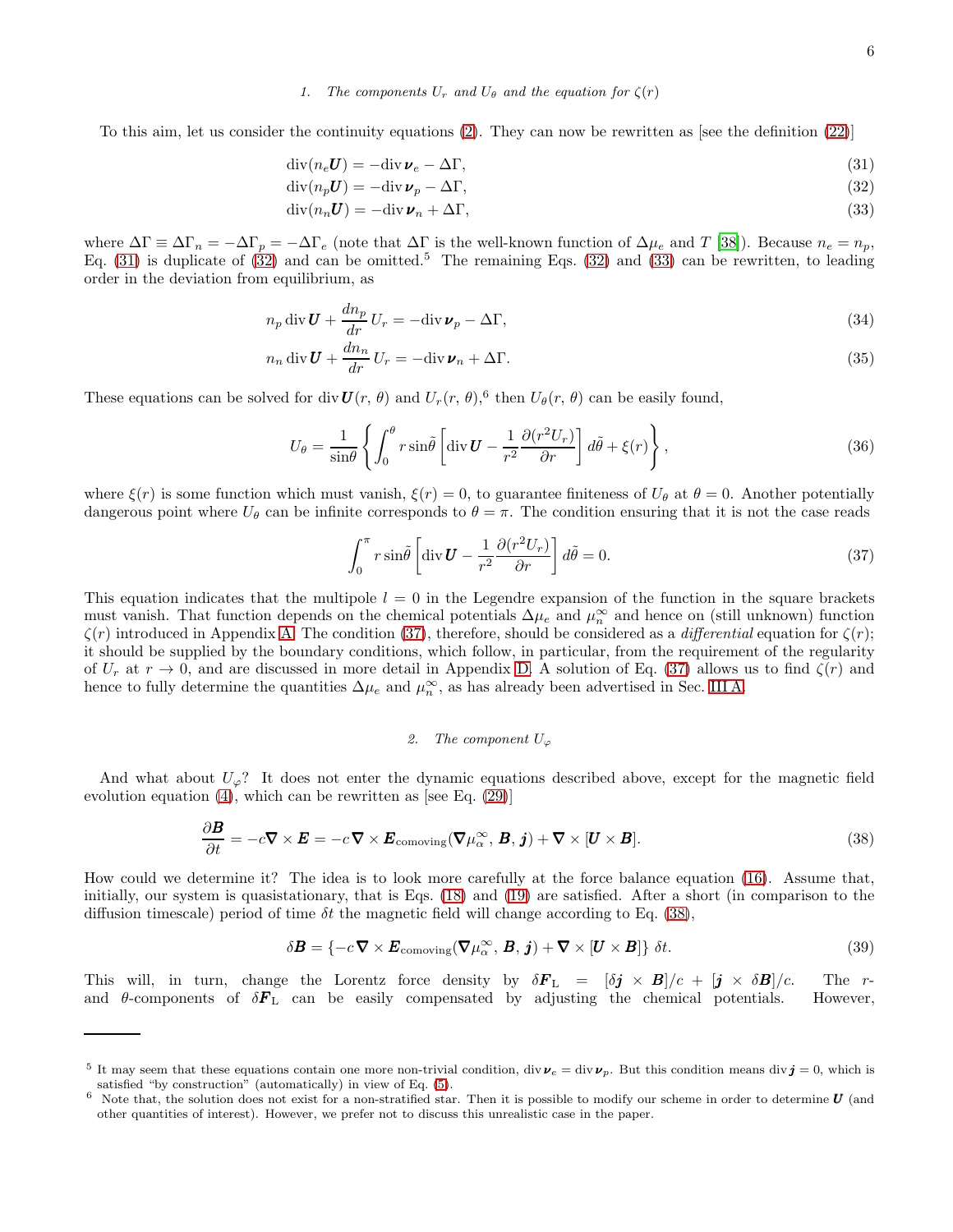there is no compensating force along the  $\varphi$ -component. This means that  $U_{\varphi}$  will be rapidly generated and become of the order of  $u_{\alpha}$  on the Alfven timescale  $t_{A} \sim [\mu_n n_b R^2 / (B^2 c^2)]^{1/2} \sim 0.2 R_6^2 / B_{14}^2$  s [this estimate follows from Eq. [\(12\)](#page-2-1)]. Eventually, the system will evolve in a quasistationary manner with  $\delta F_{L\varphi} = 0$  at each time step. Mathematically, this amounts to an additional constraint,

$$
\frac{\partial F_{\mathrm{L}\varphi}}{\partial t} = \frac{1}{c} \left( \frac{\partial \mathbf{j}}{\partial t} \times \mathbf{B} + \mathbf{j} \times \frac{\partial \mathbf{B}}{\partial t} \right)_{\varphi} = -\frac{c}{4\pi} \left( \text{rot} \operatorname{rot} \mathbf{E} \times \mathbf{B} + \text{rot} \mathbf{B} \times \text{rot} \mathbf{E} \right)_{\varphi} = 0, \tag{40}
$$

where the electric field E is given (schematically) by Eq. [\(29\)](#page-4-6). This condition determines  $U_{\varphi}$  and is necessary for quasistationarity of the system.

# <span id="page-6-0"></span>IV. VARIOUS EXTENSIONS: ACCOUNTING FOR MUONS, NON-AXISYMMETRIC MAGNETIC FIELD, SUPERFLUIDITY/SUPERCONDUCTIVITY, AND DEVIATIONS FROM THE DIFFUSION AND BETA-EQUILIBRIUM, WHICH ARE NOT RELATED TO THE MAGNETIC FIELD

#### <span id="page-6-6"></span><span id="page-6-2"></span>A. Muons

The scheme described above can be easily generalized to the case of  $npe\mu$  matter (an inclusion of other particle species, e.g., hyperons, is similar). The force balance equation [\(18\)](#page-3-2) in  $npe\mu$ -matter takes the form

<span id="page-6-5"></span>
$$
\nabla \left( n_e \Delta \mu_e + n_\mu \Delta \mu_\mu + n_b \delta \mu_n^\infty \right) - \left( \frac{dn_e}{dr} \Delta \mu_e + \frac{dn_\mu}{dr} \Delta \mu_\mu + \frac{dn_b}{dr} \delta \mu_n^\infty \right) \mathbf{e}_r = \frac{1}{c} \left[ \mathbf{j} \times \mathbf{B} \right],\tag{41}
$$

where  $\Delta\mu_{\mu} \equiv \mu_p + \mu_{\mu} - \mu_n$ ;  $\mu_{\mu}$  and  $n_{\mu}$  are the muon chemical potential and number density, respectively. Solution to this equation allows one to express, e.g.,  $\Delta\mu_e$  and  $\delta\mu_n^{\infty}$  through the magnetic field **B**, the imbalance  $\Delta\mu_\mu$ , and the unknown function  $\zeta(r)$ . Additional equation, which is necessary to determine  $\Delta\mu_{\mu}$  is provided by the continuity equation for muons,

$$
\operatorname{div}(n_{\mu}U) = -\operatorname{div}\boldsymbol{\nu}_{\mu} - \Delta\breve{\Gamma},\tag{42}
$$

where  $\Delta\Gamma$  is the source (depending on  $\Delta\mu_{\mu}$ , T and  $n_b$ ) appearing due to non-equilibrium beta-processes involving muons and the vector  $\nu_{\mu}$  (which depends on  $\Delta\mu_{\mu}$ ) has the same meaning as the vectors  $\nu_{\alpha}$  from the preceding section; it can be found from the momentum equation for muons [analogous to Eq. [\(11\)](#page-1-4)]. The function  $\zeta(r)$  should be determined from the requirement of regularity of the solution for  $U$  in the same way as it is done in Sec. [III C 1.](#page-5-0)

#### <span id="page-6-1"></span>B. Non-axisymmetric magnetic field

The case of non-axisymmetric magnetic field  $\mathbf{B} = \mathbf{B}(r, \theta, \varphi)$  is of course much more complex, but the general scheme of Secs. [III A–](#page-2-3)[III C](#page-4-7) remains applicable to that case as well. The main difference concerns the constraint [\(19\)](#page-3-4) on the admissible configurations of the magnetic field. It is straightforward to show [\[42\]](#page-20-21) that in the non-axisymmetric case it should be modified,

<span id="page-6-4"></span><span id="page-6-3"></span>
$$
\frac{\partial F_{\rm L\theta}}{\partial \varphi} = \frac{\partial}{\partial \theta} \left( \sin \theta \, F_{\rm L\varphi} \right). \tag{43}
$$

Most of other equations [in particular, Eqs. [\(32\)](#page-5-2) and [\(33\)](#page-5-3)] remain unchanged, but the solution [\(36\)](#page-5-6) and the constraint [\(40\)](#page-6-2) should be disregarded. Using Eq. [\(43\)](#page-6-3) and following the same line of reasoning as in Sec. [III C,](#page-4-7) it is easy to verify that, in the non-axisymmetric case, the constraint [\(40\)](#page-6-2) should be replaced with

$$
\frac{\partial}{\partial t} \left[ \frac{\partial F_{\mathcal{L}\theta}}{\partial \varphi} - \frac{\partial}{\partial \theta} \left( \sin \theta \, F_{\mathcal{L}\varphi} \right) \right] = 0. \tag{44}
$$

Together with the continuity equations  $(32)$  and  $(33)$ , this constraint will allow one to determine the velocity  $\boldsymbol{U}$ . Note that Eq. [\(44\)](#page-6-4) reduces to [\(40\)](#page-6-2) in the axisymmetric case.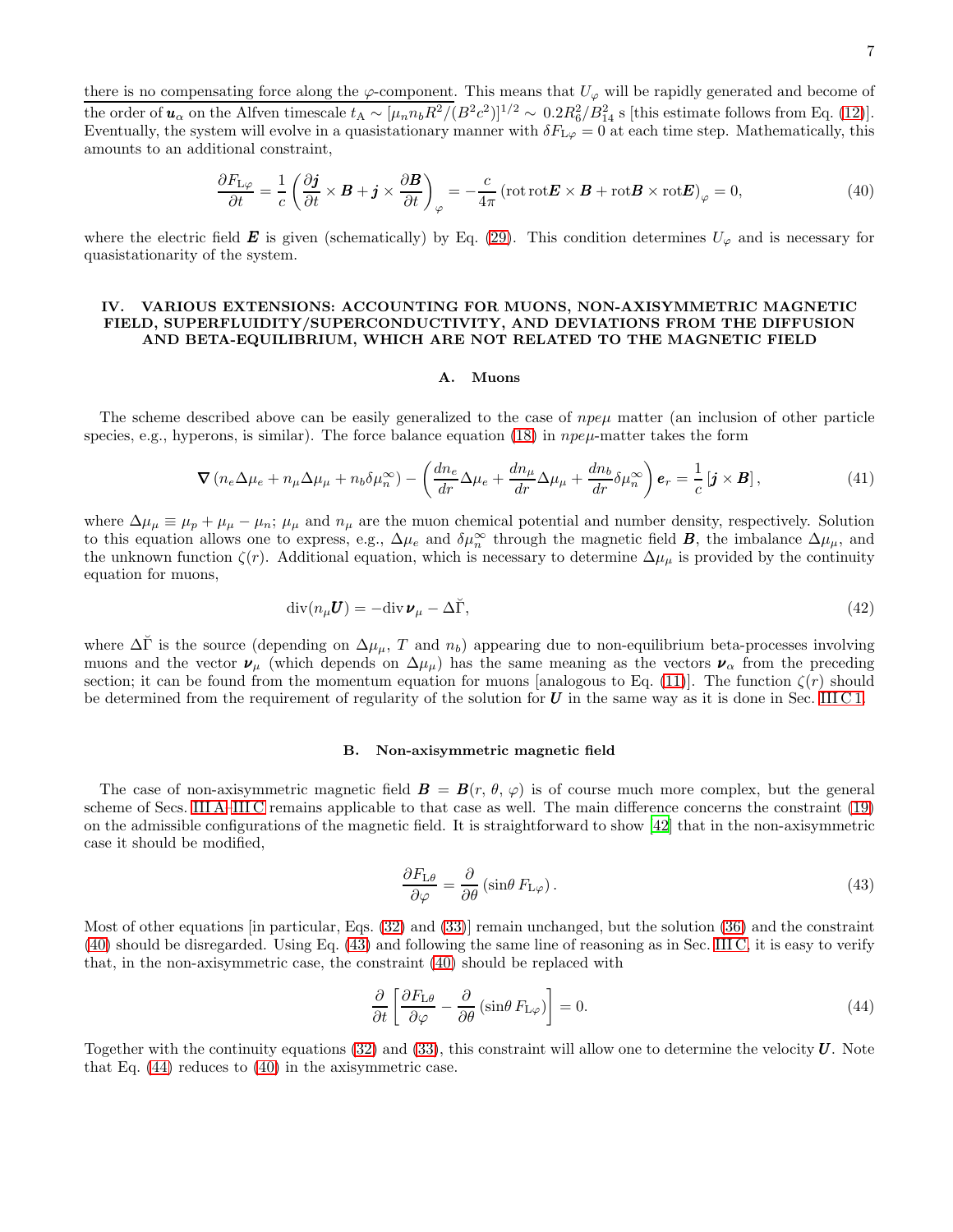## <span id="page-7-4"></span>C. Superfluidity/superconductivity

The general scheme considered in the above sections can also be applied to superfluid and superconducting matter. Consider, for example, *npe<sub>µ</sub>*-matter in a *non-rotating* magnetized star, in which neutrons are superfluid at  $T < T_{cn}$  $(T_{cn})$  is the neutron critical temperature) and protons are normal. This situation has recently been considered in Ref. [\[43\]](#page-20-22) and we refer the interested reader to that reference for details.

In the presence of superfluidity the total force balance equation [\(41\)](#page-6-5) retains its form, however, it should be supplemented by an additional constraint, following from the superfluid equation for neutrons [\[43](#page-20-22)],

<span id="page-7-0"></span>
$$
\nabla \mu_n^{\infty} = \nabla \delta \mu_n^{\infty} = 0. \tag{45}
$$

Using it, one can easily express (similarly to how it is done in Appendix [A\)](#page-15-0) the imbalances  $\Delta\mu_e$  and  $\Delta\mu_\mu$  from Eq. [\(41\)](#page-6-5) through the magnetic field and the function  $\zeta(r)$  (to be determined below).<sup>7</sup> Since we "know"  $\mu_n$ ,  $\Delta\mu_e$ , and  $\Delta\mu_\mu$ , we can calculate any thermodynamic quantity in npeµ-matter.

The next step is to employ the quasistationary Euler-type equations for electrons, muons, and protons. They have a standard form (see Sec. [II\)](#page-0-0),

<span id="page-7-1"></span>
$$
-e(\boldsymbol{E}+\frac{1}{c}\boldsymbol{u}_e\times\boldsymbol{B})-\boldsymbol{\nabla}\mu_e^{\infty}-\frac{J_{ep}}{n_e}(\boldsymbol{u}_e-\boldsymbol{u}_p)-\frac{J_{en}}{n_e}(\boldsymbol{u}_e-\boldsymbol{u}_n)-\frac{J_{ep}}{n_e}(\boldsymbol{u}_e-\boldsymbol{u}_\mu)=0,
$$
\n(46)

$$
-e(\boldsymbol{E}+\frac{1}{c}\boldsymbol{u}_{\mu}\times\boldsymbol{B})-\boldsymbol{\nabla}\mu_{\mu}^{\infty}-\frac{J_{\mu p}}{n_{\mu}}(\boldsymbol{u}_{\mu}-\boldsymbol{u}_{p})-\frac{J_{\mu n}}{n_{\mu}}(\boldsymbol{u}_{\mu}-\boldsymbol{u}_{n})-\frac{J_{e\mu}}{n_{\mu}}(\boldsymbol{u}_{\mu}-\boldsymbol{u}_{e})=0,
$$
\n(47)

$$
e(\boldsymbol{E}+\frac{1}{c}\boldsymbol{u}_p\times\boldsymbol{B})-\nabla\mu_p^{\infty}-\frac{J_{ep}}{n_p}(\boldsymbol{u}_p-\boldsymbol{u}_e)-\frac{J_{np}}{n_p}(\boldsymbol{u}_p-\boldsymbol{u}_n)-\frac{J_{\mu p}}{n_p}(\boldsymbol{u}_p-\boldsymbol{u}_\mu)=0,
$$
\n(48)

where  $u_{\mu}$  is the muon velocity and  $u_{n}$  is the velocity of neutron thermal excitations. Generally, it differs from the neutron superfluid "velocity", proportional to the gradient of the phase  $\Phi_n$  of the Cooper-pair condensate wave function (see below).  $u_n$  can be expressed through the velocities  $u_e$ ,  $u_\mu$ ,  $u_p$  from the equation

$$
J_{\mu n}(\boldsymbol{u}_{\mu}-\boldsymbol{u}_{n})+J_{en}(\boldsymbol{u}_{e}-\boldsymbol{u}_{n})+J_{np}(\boldsymbol{u}_{p}-\boldsymbol{u}_{n})=0,
$$
\n(49)

which follows [\[43\]](#page-20-22) from a combination of Eqs. [\(41\)](#page-6-5) and  $(45)$ – $(48)$ .<sup>8</sup> These equations should be supplemented by the definition of the charge current density,

<span id="page-7-3"></span><span id="page-7-2"></span>
$$
\mathbf{j} = \frac{c}{4\pi} \nabla \times \mathbf{B} = \sum_{\alpha = \mu, e, p} e_{\alpha} n_{\alpha} \mathbf{u}_{\alpha}.
$$
 (50)

To proceed further, we define the macroscopic velocity  $U$  of the flow of the normal component (i.e., electrons, muons, protons, and neutron thermal excitations) according to the condition

$$
\boldsymbol{U}\left[\sum_{\alpha=e,\,p,\,\mu}\mu_{\alpha}n_{\alpha}+\mu_{n}n_{n,\text{th}}\right]\equiv\sum_{\alpha=e,\,p,\,\mu}\mu_{\alpha}n_{\alpha}\,\boldsymbol{u}_{\alpha}+\mu_{n}n_{n,\text{th}}\,\boldsymbol{u}_{n},\tag{51}
$$

where  $n_{n,th} \equiv n_n - \mu_n Y_{nn}$  is the number density of (normal) neutron thermal excitations and  $Y_{nn}$  is the nn component of the relativistic entrainment matrix [\[44](#page-20-23)[–48\]](#page-20-24) (all other components of this matrix vanish when protons are normal). It vanishes at  $T > T_{cn}$ ,  $Y_{nn} = 0$ , and equals  $Y_{nn} = n_n/\mu_n$  at  $T = 0$ . In the non-relativistic limit  $Y_{nn}$  is related to the neutron superfluid density,  $\rho_{sn}$ , by  $Y_{nn} = \rho_{sn}/(m_n^2 c^2)$ .

Now, working in the locally comoving frame  $(U = 0)$  and using Eqs. [\(47\)](#page-7-1)–[\(51\)](#page-7-2) [Eq. [\(46\)](#page-7-1) is ignored since it is a linear combination of other equations, see footnote 8, one can express the quantities  $E_{\text{comoving}}$ ,  $v_e$ ,  $v_\mu$ ,  $v_p$ , and  $\nu_n \equiv n_{n,\text{th}}(\mathbf{u}_n - \mathbf{U})$  through  $\nabla \mu_{\beta}^{\infty}$ ,  $\mathbf{B}$ , and  $\boldsymbol{j}$  in exactly the same way as it is done in Sec. [III B](#page-3-3) (the notation is the same as in that section). The electric field  $\vec{E}$  in the laboratory frame is then given by Eq. [\(29\)](#page-4-6) and depends on  $\vec{U}$ .

<sup>&</sup>lt;sup>7</sup> We remind that in beta-equilibrium  $\Delta \mu_e = \Delta \mu_\mu = 0$ .

 $8$  Note that only five of six Eqs. [\(41\)](#page-6-5), [\(45\)](#page-7-0), and [\(46\)](#page-7-1)–[\(49\)](#page-7-3) are really independent.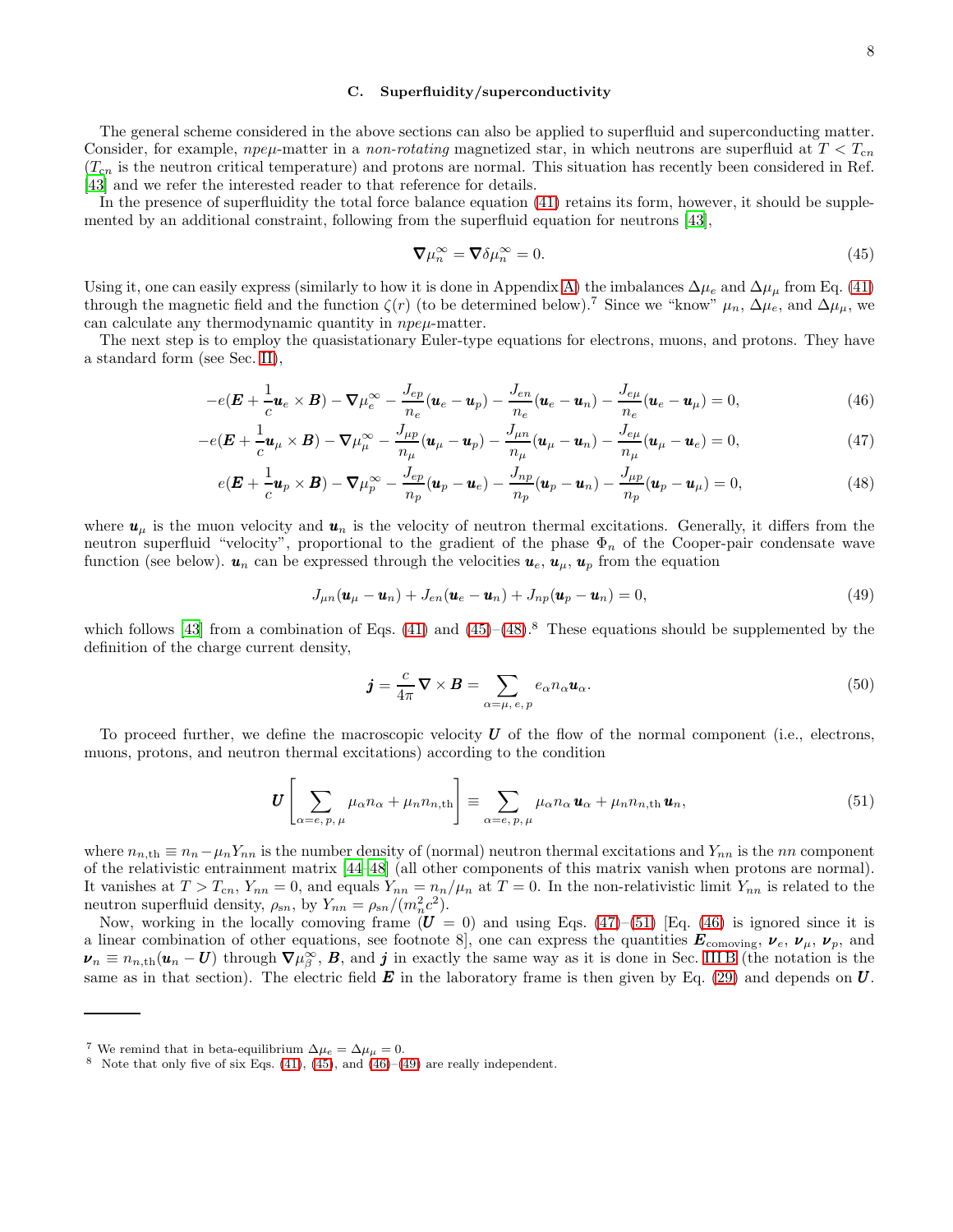To find  $U$ , one should employ the continuity equations,

$$
\operatorname{div}(n_e U) = -\operatorname{div} \boldsymbol{\nu}_e - \Delta \Gamma,\tag{52}
$$

<span id="page-8-3"></span><span id="page-8-1"></span>
$$
\operatorname{div}(n_{\mu}U) = -\operatorname{div}\boldsymbol{\nu}_{\mu} - \Delta\breve{\Gamma},\tag{53}
$$

$$
\operatorname{div}(n_p \mathbf{U}) = -\operatorname{div} \mathbf{\nu}_p - \Delta \Gamma - \Delta \breve{\Gamma},\tag{54}
$$

<span id="page-8-2"></span><span id="page-8-0"></span>
$$
\operatorname{div}\left[n_{n,\text{th}}\mathbf{U} + Y_{nn}c^2\mathbf{\nabla}\left(\frac{\hbar\Phi_n}{2}\right)\right] = -\operatorname{div}\mathbf{v}_n + \Delta\Gamma + \Delta\breve{\Gamma},\tag{55}
$$

where the second term in the left-hand side of Eq. [\(55\)](#page-8-0) describes the motion of the superfluid neutron component (see, e.g., Refs. [\[44](#page-20-23), [47,](#page-20-25) [48\]](#page-20-24)).

As in Sec. [III C,](#page-4-7) one of the equations  $(52)$ – $(54)$  [e.g., Eq. [\(52\)](#page-8-1)] can be disregarded because of the quasineutrality condition,  $n_p = n_e + n_\mu$ , and charge conservation, div  $\mathbf{j} = 0$ . Then the components  $U_r$  and  $U_\theta$  of the velocity  $\mathbf{U}$  can be found from Eqs. [\(53\)](#page-8-3) and [\(54\)](#page-8-2); the function  $\zeta(r)$  follows from the differential equation ensuring regularity of  $U_r$ and  $U_{\theta}$ . The component  $U_{\varphi}$  is still given by the condition [\(40\)](#page-6-2), which retains its form in the superfluid npe<sub> $\mu$ -matter</sub> provided that the magnetic field is axisymmetric. Finally, the neutron continuity equation allows one to determine the phase  $\Phi_n$  of the wave function of the Cooper-pair condensate. Thus, all the unknown parameters in the system can be found following the same strategy as in Sec. [III.](#page-2-0)

In principle, these results can be extended to account for proton superconductivity. In particular, the total force balance equation will take the form [for npe-matter, cf. Eq. [\(18\)](#page-3-2)]

$$
\nabla \left( n_e \Delta \mu_e + n_b \delta \mu_n^{\infty} \right) - \left( \frac{dn_e}{dr} \Delta \mu_e + \frac{dn_b}{dr} \delta \mu_n^{\infty} \right) \mathbf{e}_r = \frac{1}{4\pi} \left[ \nabla \times \mathbf{H}_{\text{cl}} \right] \times \mathbf{B}, \tag{56}
$$

where  $H_{c1}$  is the vector directed along  $B$ , whose absolute value equals the lower critical magnetic field for a simplified model of non-interacting proton vortices [\[48,](#page-20-24) [49\]](#page-20-26).<sup>9</sup> This equation can be easily solved [\[42\]](#page-20-21) for  $\Delta\mu_e$  and  $\delta\mu_n^{\infty}$ , similar to how it is done in Sec. [III,](#page-2-0) so that all other thermodynamic quantities can be determined. The remaining scheme of the solution is also quite similar. However, the problem is slightly more delicate than before since now the magnetic field is confined to flux tubes (proton vortices) and one should accurately account for both ordinary diffusion of "nonsuperfluid" particles, as well as various dissipative (and non-dissipative) processes associated with particle interaction with the flux tubes. The complex dynamic equations describing these effects have been (partly) formulated in Refs. [\[48](#page-20-24), [49](#page-20-26)]; full account is given in Ref. [\[50\]](#page-20-27). Application of these equations to the problem considered here is a subject of future work.

## <span id="page-8-6"></span>D. Accounting for deviations from the diffusion and beta-equilibrium, which are not related to the magnetic field

In Sec. [III](#page-2-0) we assumed that a deviation of the star from the diffusion and beta-equilibrium is exclusively determined by the magnetic field. This assumption allowed us to neglect the terms  $\partial n_{\alpha}/\partial t$  in the continuity equations [\(2\)](#page-1-2). But how our scheme will be modified if some part of the deviation from the diffusion and beta-equilibrium is not related to the magnetic field? For example, additional deviation can arise due to compression of the spinning down neutron star or simply due to its cooling (if one accounts for a weak dependence of chemical potentials on  $T$ ). In this situation one should start with the most general form of the continuity equations [cf. Eqs. [\(34\)](#page-5-7) and [\(35\)](#page-5-8)],

$$
\frac{\partial n_p}{\partial t} + n_p \operatorname{div} \boldsymbol{U} + \frac{dn_p}{dr} U_r = -\operatorname{div} \boldsymbol{\nu}_p - \Delta \Gamma,
$$
\n(57)

<span id="page-8-5"></span><span id="page-8-4"></span>
$$
\frac{\partial n_n}{\partial t} + n_n \operatorname{div} \mathbf{U} + \frac{dn_n}{dr} U_r = -\operatorname{div} \mathbf{v}_n + \Delta \Gamma.
$$
 (58)

To simplify presentation, below we assume that, initially, there is a deviation from the diffusion and beta-equilibrium, which is not caused exclusively by the magnetic field, but the subsequent evolution of the system proceeds with the magnetic field as the only perturbing factor. Then the system should evolve to the configuration studied in detail in

<sup>9</sup> We assume that protons form type-II superconductor. Note that in the superconducting npe-matter chemical potentials (and other thermodynamic quantities) depend not only on  $n_b$ ,  $n_e$ , and T, but also on the magnetic field **B** [\[48](#page-20-24), [49\]](#page-20-26).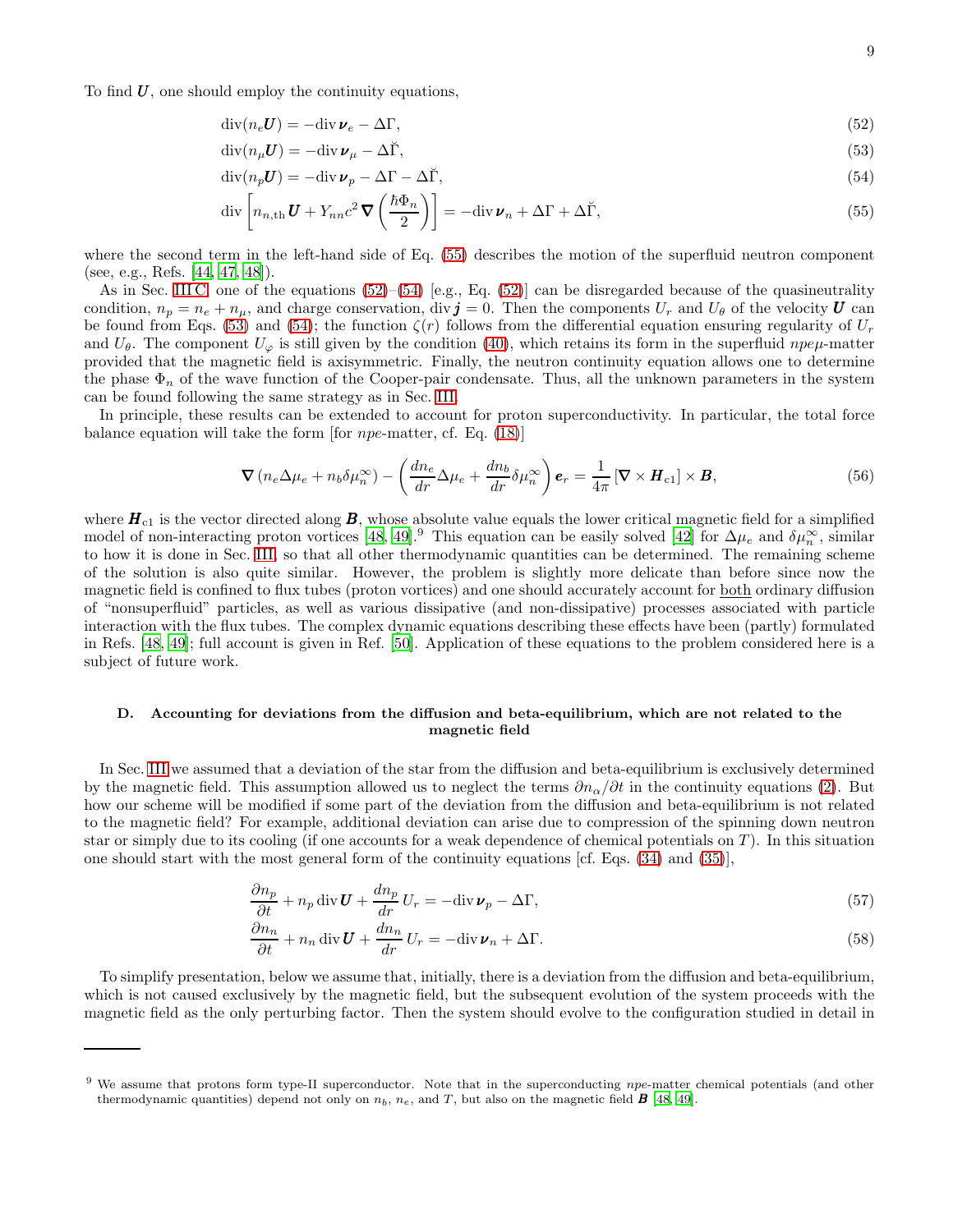The partial derivatives  $\partial n_{\alpha}/\partial t$  ( $\alpha = n$ , p) in Eqs. [\(57\)](#page-8-4) and [\(58\)](#page-8-5) can be expressed through  $\delta \mu_n^{\infty}$  and  $\Delta \mu_e$  as

<span id="page-9-1"></span>
$$
\frac{\partial n_{\alpha}}{\partial t} = \frac{\partial n_{\alpha}}{\partial \mu_{n}} \frac{\partial \mu_{n}}{\partial t} + \frac{\partial n_{\alpha}}{\partial \Delta \mu_{e}} \frac{\partial \Delta \mu_{e}}{\partial t} = \frac{\partial n_{\alpha}}{\partial \mu_{n}} \frac{\partial \delta \mu_{n}^{\infty}}{\partial t} + \frac{\partial n_{\alpha}}{\partial \Delta \mu_{e}} \frac{\partial \Delta \mu_{e}}{\partial t},
$$
\n(59)

where we, for simplicity, presented  $n_n$  and  $n_p$  as functions of only  $\mu_n$  and  $\Delta \mu_e$  (thus assuming that the dependence of  $n_{\alpha}$  on T can be neglected) and used the Cowling approximation,  $\delta\mu_n = \delta\mu_n^{\infty}$  [cf. Eq. [\(20\)](#page-3-5)]. To calculate the time derivatives in the right-hand side of Eq. [\(59\)](#page-9-1) one should use the expression [\(A6\)](#page-15-1) for  $\delta\mu_n^{\infty}$  and  $\Delta\mu_e$ . As a result, one will obtain two types of terms. The terms of the first type depend on  $\partial \mathbf{B}/\partial t$ , hence their typical timescale is  $\tau_B$ and they drop out from the continuity equations [\(57\)](#page-8-4) and [\(58\)](#page-8-5) to leading order in  $B^2/P$  because of the very same reasons that have already been discussed in the beginning of Sec. [III A.](#page-2-3) The terms of the second kind depend on  $\partial \zeta(r, t)/\partial t$  and cannot a priori be neglected when there is an initial disturbance in the system, which is not related to the magnetic field. Therefore, one should substitute  $\partial n_{\alpha}/\partial t$  into Eqs. [\(57\)](#page-8-4) and [\(58\)](#page-8-5) in the form [see Eqs. [\(A4\)](#page-15-2)–[\(A6\)](#page-15-1)]

$$
\frac{\partial n_{\alpha}}{\partial t} = \left(\frac{\partial n_{\alpha}}{\partial \mu_{n}} \frac{\partial n_{\alpha}}{\partial \Delta \mu_{e}}\right) \left(\begin{array}{cc} n_{e} & n_{b} \\ -\frac{dn_{e}}{dr} & -\frac{dn_{b}}{dr} \end{array}\right)^{-1} \left(\begin{array}{c} \partial \zeta(r,t)/\partial t \\ -\partial \zeta'(r,t)/\partial t \end{array}\right). \tag{60}
$$

Equations [\(57\)](#page-8-4) and [\(58\)](#page-8-5) can then be solved for div U and  $U_r$ , which allows one to determine  $U_\theta$  from Eq. [\(36\)](#page-5-6) with  $\xi = 0$ . The main difference from the results of the previous sections is that now  $U_r$  and  $U_\theta$  depend not only on  $\zeta$  and its spatial derivatives, but also on  $\partial \zeta/\partial t$ . An equation for  $\zeta(r,t)$  can be obtained in the same way as in Sec. [III C 1](#page-5-0) and is given by the condition [\(37\)](#page-5-4). However, now it is a *partial* differential equation; it should thus be supplemented by the initial condition,  $\zeta(r, 0)$ , and by the boundary conditions, following, in particular, from the regularity of  $U_r$  at  $r \rightarrow 0$ .

## <span id="page-9-0"></span>V. MAGNETIC FIELD DISSIPATION

The aim of the present section is to derive a general expression for the total dissipation rate  $E_B$  of the magnetic field energy for the system in the quasistationary state, free of any specific approximations. In what follows, all the surface integrals appearing in the formulas are ignored for simplicity; they can be easily written out if necessary. One has

<span id="page-9-5"></span>
$$
\dot{E}_{\rm B} = \frac{1}{4\pi} \int_V \mathbf{B} \frac{\partial \mathbf{B}}{\partial t} \, dV. \tag{61}
$$

This equation can be represented as (e.g., Ref. [\[36\]](#page-20-14))

<span id="page-9-2"></span>
$$
\dot{E}_{\rm B} = -\int_V \mathbf{E} \mathbf{j} \, dV. \tag{62}
$$

Let us express the electric field, entering Eq. [\(62\)](#page-9-2), from Eq. [\(11\)](#page-1-4) for protons  $(\alpha = p)$  with the vanishing left-hand side,

<span id="page-9-3"></span>
$$
E = -\frac{u_p \times B}{c} + \frac{\nabla \mu_p^{\infty}}{e} + \frac{J_{ep}(u_p - u_e) + J_{np}(u_p - u_n)}{en_e},
$$
\n(63)

where  $e \equiv e_p$  and we make use of the quasineutrality condition,  $n_e = n_p$ , and the definition of  $\mu_p^{\infty}$  from Sec. [III A.](#page-2-3) The second term in Eq. [\(63\)](#page-9-3) is potential and thus does not contribute to the magnetic field dissipation (see, e.g., Ref. [\[43\]](#page-20-22) for more details). Thus,

<span id="page-9-4"></span>
$$
\dot{E}_{\rm B} = -\int_V \left[ -\frac{\boldsymbol{u}_p \times \boldsymbol{B}}{c} + \frac{J_{ep}(\boldsymbol{u}_p - \boldsymbol{u}_e) + J_{np}(\boldsymbol{u}_p - \boldsymbol{u}_n)}{en_e} \right] \boldsymbol{j} \, dV, \tag{64}
$$

<sup>&</sup>lt;sup>10</sup> It can be shown that the typical timescale for reaching the diffusion equilibrium in this problem is  $\tau_0 \sim R^2 J_{np}/(\mu_n n_b)$  and for reaching the beta-equilibrium is  $\tau_0 \sim n_p^2/(\mu_n n_b \lambda_e)$  (see Sec. [V](#page-9-0) for the definition of  $\lambda_e$ ).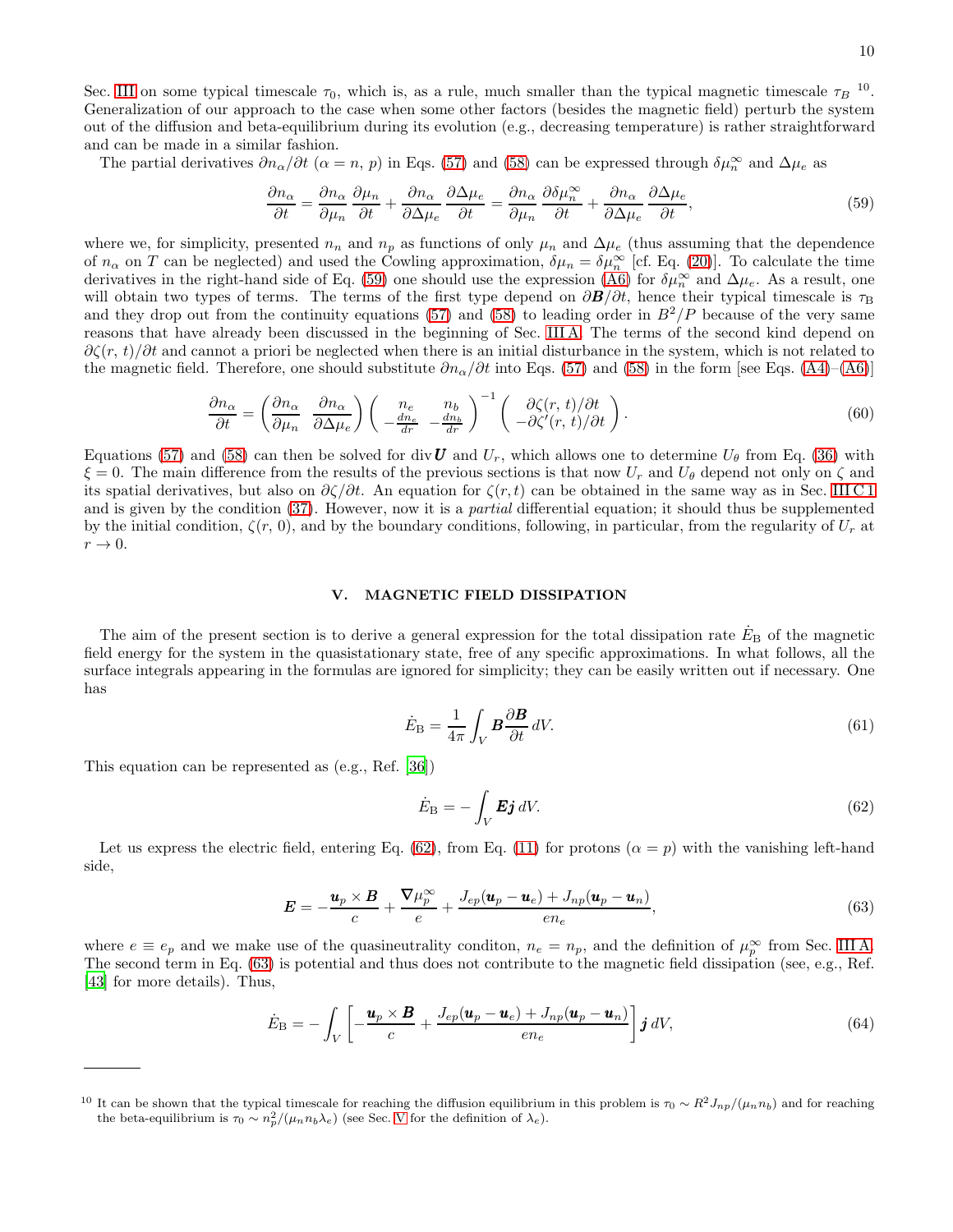The first term here can be modified:

$$
\int_{V} \left( \frac{\boldsymbol{u}_p \times \boldsymbol{B}}{c} \right) \boldsymbol{j} \, dV = - \int_{V} \left( \frac{\boldsymbol{j} \times \boldsymbol{B}}{c} \right) \boldsymbol{u}_p \, dV. \tag{65}
$$

Substituting now Eqs. [\(16\)](#page-3-1) and [\(17\)](#page-3-6), we obtain

$$
-\int_{V} \left(\frac{\boldsymbol{j} \times \boldsymbol{B}}{c}\right) \boldsymbol{u}_{p} dV = \int_{V} \left(-n_{e} \boldsymbol{\nabla} \Delta \mu_{e} - n_{b} \boldsymbol{\nabla} \delta \mu_{n}^{\infty}\right) \boldsymbol{u}_{p} dV. \tag{66}
$$

Integration by parts of the first term in the right-hand side of this equation gives (we remind that we skip the surface integral)

$$
\int_{V} \left[ \text{div}(n_p \mathbf{u}_p) \Delta \mu_e - \nabla \delta \mu_n^{\infty} (n_n \mathbf{u}_n + n_p \mathbf{u}_p) - \nabla \delta \mu_n^{\infty} n_n (\mathbf{u}_p - \mathbf{u}_n) \right] dV, \tag{67}
$$

where we expressed  $u_p$  in the second term as  $u_p = \frac{n_n u_n + n_p u_p}{n_h}$  $\frac{n+h_p\bm{u}_p}{n_b}+\frac{n_n(\bm{u}_p-\bm{u}_n)}{n_b}$  $\frac{\mu_p - u_n}{n_b}$ . Now, (i) to transform the first term we make use of the proton continuity equation,  $div(n_p\mathbf{u}_p) = -\Delta\Gamma$ ; (ii) to transform the second term we integrate it by parts and use the baryon continuity equation,  $div(n_n\mathbf{u}_n + n_p\mathbf{u}_p) = 0$ ; (iii) to transform the third term we express  $\boldsymbol{\nabla} \delta \mu_n^{\infty}$  from Eq. [\(11\)](#page-1-4) for neutrons, which reads

<span id="page-10-1"></span>
$$
n_n \nabla \delta \mu_n^{\infty} = -\sum_{\beta \neq n} J_{n\beta} (\mathbf{u}_n - \mathbf{u}_\beta).
$$
 (68)

As a result, we get

$$
\int_{V} \left[ -\Delta \mu_e \Delta \Gamma - J_{en} (\boldsymbol{u}_e - \boldsymbol{u}_n) (\boldsymbol{u}_p - \boldsymbol{u}_n) - J_{np} (\boldsymbol{u}_p - \boldsymbol{u}_n)^2 \right] dV.
$$
\n(69)

Returning then to Eq. [\(64\)](#page-9-4) and rearranging terms, we obtain

<span id="page-10-0"></span>
$$
\dot{E}_{\rm B} = -\int_V \boldsymbol{E} \boldsymbol{j} \,dV = \int_V \left[ -\Delta \mu_e \Delta \Gamma - J_{en} (\boldsymbol{u}_e - \boldsymbol{u}_n)^2 - J_{ep} (\boldsymbol{u}_e - \boldsymbol{u}_p)^2 - J_{np} (\boldsymbol{u}_n - \boldsymbol{u}_p)^2 \right] \,dV
$$

$$
+ \int_V (\boldsymbol{u}_e - \boldsymbol{u}_p) \left[ J_{en} (\boldsymbol{u}_e - \boldsymbol{u}_n) + J_{np} (\boldsymbol{u}_p - \boldsymbol{u}_n) \right] \,dV. \tag{70}
$$

Let us show that the last term in the right-hand side of Eq. [\(70\)](#page-10-0) vanishes. Using Eq. [\(68\)](#page-10-1), one may write

<span id="page-10-2"></span>
$$
\int_{V} (\mathbf{u}_e - \mathbf{u}_p) \left[ J_{en} (\mathbf{u}_e - \mathbf{u}_n) + J_{np} (\mathbf{u}_p - \mathbf{u}_n) \right] dV = \int_{V} (\mathbf{u}_e - \mathbf{u}_p) n_n \nabla \delta \mu_n^{\infty} dV =
$$
\n
$$
\int_{V} (\mathbf{u}_e - \mathbf{u}_p) n_b \nabla \delta \mu_n^{\infty} dV - \int_{V} (\mathbf{u}_e - \mathbf{u}_p) n_e \nabla \delta \mu_n^{\infty} dV.
$$
\n(71)

Equation [\(16\)](#page-3-1) implies that  $(\mathbf{u}_e - \mathbf{u}_p) n_b \nabla \delta \mu_n^{\infty} = -(\mathbf{u}_e - \mathbf{u}_p) n_e \nabla \Delta \mu_e^{\infty}$ . Using this equality together with the charge conservation equation, div  $j = 0$ , and integrating by parts both terms in the right-hand side of Eq. [\(71\)](#page-10-2), one verifies that Eq. [\(71\)](#page-10-2) indeed vanishes. Consequently,

<span id="page-10-4"></span>
$$
\dot{E}_{\rm B} = \int_V \left[ -\Delta \mu_e \Delta \Gamma - J_{en} (\boldsymbol{u}_e - \boldsymbol{u}_n)^2 - J_{ep} (\boldsymbol{u}_e - \boldsymbol{u}_p)^2 - J_{np} (\boldsymbol{u}_n - \boldsymbol{u}_p)^2 \right] dV.
$$
 (72)

We see that the magnetic field dissipates because of particle mutual transformations and relative motion (diffusion). If we neglect (weak) interaction between electrons and neutrons, i.e. put  $J_{en} = 0$ , then  $E_B$  will take the familiar form (see, e.g., Ref. [\[36\]](#page-20-14)),

<span id="page-10-3"></span>
$$
\dot{E}_{\rm B} = \int_V \left[ -\Delta \mu_e \Delta \Gamma - \frac{j^2}{\sigma_0} - J_{np} (\boldsymbol{u}_n - \boldsymbol{u}_p)^2 \right] dV, \tag{73}
$$

where  $\sigma_0 = e^2 n_e^2 / J_{ep}$  is the electrical conductivity in the absence of the magnetic field. The last term in the right-hand side of Eq. [\(73\)](#page-10-3) describes the effect of ambipolar diffusion. The associated ambipolar velocity,  $u_p - u_n$ , can be expressed through  $\nabla \mu_n^{\infty}$  from Eq. [\(68\)](#page-10-1). In contrast to the results of Refs. [\[19](#page-20-10), [24](#page-20-11), [26](#page-20-12), [31,](#page-20-9) [33](#page-20-15)[–36\]](#page-20-14), both quantities  $\Delta \mu_e$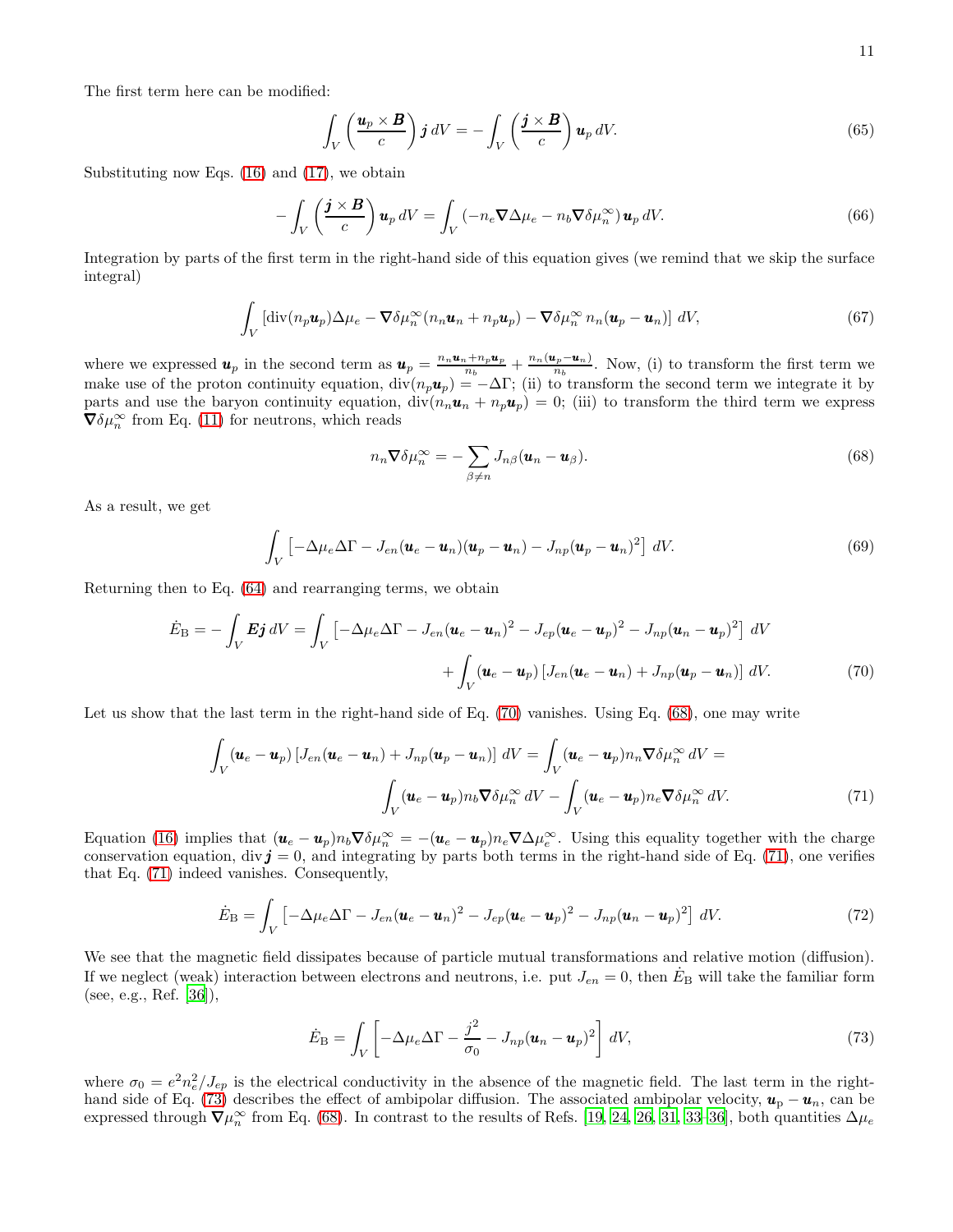and  $\nabla \mu_n^{\infty}$  are almost independent of the relaxation time  $\tau_{np}$  and beta-reaction rate.<sup>11</sup> As a consequence, the ambipolar diffusion timescale can be estimated as (see Sec. [VI](#page-11-0) for more details):  $\tau_B \sim B^2/[J_{np}(\mathbf{u}_p - \mathbf{u}_n)^2] \sim n_p m_p R^2/(B^2 \tau_{pn})$ . This estimate coincides with the *solenoidal* ambipolar diffusion timescale introduced in Ref. [\[36\]](#page-20-14) (see Eq. (34) there). Note that the irrotational diffusion timescale of Ref. [\[36](#page-20-14)] (see also Refs. [\[6,](#page-20-7) [19,](#page-20-10) [24–](#page-20-11)[26,](#page-20-12) [28](#page-20-28), [31](#page-20-9), [33](#page-20-15)[–35\]](#page-20-13)) does not appear in our analysis.

Proceeding in a very similar way in the case of  $npe\mu$ -matter, we obtain

$$
\dot{E}_{\rm B} = \int_V \left[ -\Delta \mu_e \Delta \Gamma - \Delta \mu_\mu \Delta \breve{\Gamma} - \frac{1}{2} \sum_{\alpha,\beta = n, p, e, \mu} J_{\alpha\beta} (\mathbf{u}_\alpha - \mathbf{u}_\beta)^2 \right] dV, \tag{74}
$$

where the source  $\Delta\tilde{\Gamma}$  is introduced in Sec. [IV.](#page-6-0) If we are in *subthermal* regime, i.e.,  $\Delta\mu_{\mu}/(k_BT) \ll 1$  [or  $\Delta\mu_e/(k_BT) \ll 1$ ] then  $\Delta\tilde{\Gamma}$  (or  $\Delta\Gamma$ ) can be approximately presented as  $\Delta\tilde{\Gamma} = \lambda_{\mu} \Delta \mu_{\mu}$  (or  $\Delta\Gamma = \lambda_e \Delta \mu_e$ ), where  $\lambda_{\mu} > 0$  and  $\lambda_e > 0$  are temperature- and density-dependent beta-reaction coefficients given in, e.g., Ref. [\[38](#page-20-17)].

In Ref. [\[43](#page-20-22)] it is shown that Eqs. [\(72\)](#page-10-4) and [\(74\)](#page-11-1) retain its form in the case of superfluid matter. Eqs. [\(72\)](#page-10-4) and [\(74\)](#page-11-1) have a clear physical interpretation. It can be demonstrated that the right-hand sides of these equations equal to the (minus) entropy generation rate  $\dot{S}$  [excluding the thermal conductivity and thermo-diffusion contributions, which were neglected in the dynamic equations of Sec. [II\]](#page-0-0). In fact, this result is a special case of a more general theorem, which can be formulated as follows.

Theorem: Assume that the system is quasistationary in a sense described in Sec. [III A.](#page-2-3) Then the rate of change of the magnetic field energy  $E_B$  in the volume V is given by

<span id="page-11-2"></span><span id="page-11-1"></span>
$$
\dot{E}_{\rm B} = -\int_V T \dot{S} \, dV + \text{``Surface terms''},\tag{75}
$$

where the first term is the <u>total</u> heat generated in the system  $(S$  is the rate of change of the entropy density) and the second term represents possible magnetic energy and/or particle (e.g., neutrino) flows through the boundary of the volume  $V$ . This theorem should work equally well for both normal and superfluid/superconducting magnetized matter (in the latter case  $E_B$  is the total vortex energy, including their kinetic energy). It is non-trivial, since it forbids, in particular, transformation of  $E_B$  into the energy of macroscopic flows or into the "chemical" energy (when  $\Delta\mu_e$  increases). The proof will be presented elsewhere.

Note that the dissipation rate  $\dot{E}_B$  calculated above depends on the differences  $\mathbf{u}_{\alpha} - \mathbf{u}_{\beta} = \mathbf{v}_{\alpha}/n_{\alpha} - \mathbf{v}_{\beta}/n_{\beta}$  [see Eq. [\(22\)](#page-4-5). The vectors  $\nu_{\alpha}$  are, in turn, expressed through various chemical potentials and the magnetic field by the formula [\(30\)](#page-4-8). Thus,  $\dot{E}_{\rm B}$  can be calculated (even without knowing the velocity U), provided that these chemical potentials are determined. The next section presents an example of such calculation.

Remark. The theorem [\(75\)](#page-11-2) is valid as long as one can neglect the time derivatives in the continuity equations [\(34\)](#page-5-7) and [\(35\)](#page-5-8). This is not the case if there are some other factors (except for the magnetic field) that disturb the system from the diffusion and beta-equilibrium (see Sec. IVD for an example of such situation). Then  $\partial n_{\alpha}/\partial t$  can not generally be neglected and Eq. [\(75\)](#page-11-2) should be replaced with

$$
\dot{E}_{\rm B} = -\int_V T\dot{S} \,dV - \int_V \delta \mu_n^{\infty} \frac{\partial n_b}{\partial t} \,dV - \int_V \Delta \mu_e \frac{\partial n_p}{\partial t} \,dV + \text{``Surface terms''},\tag{76}
$$

where the last two integrals can be evaluated by making use of Eq. [\(A6\)](#page-15-1) and expressions for  $\partial n_{\alpha}/\partial t$  ( $\alpha = n, p$ ). For an illustrative example of Sec. [IV D](#page-8-6)  $\partial n_{\alpha}/\partial t$  is given by Eq. [\(60\)](#page-9-5).

### <span id="page-11-0"></span>VI. NUMERICAL EXAMPLE

For illustration, here we present detailed calculations of the magnetic field dissipation rate  $\dot{E}_B$  for normal npe-matter using the formula [\(73\)](#page-10-3) [i.e., assuming  $J_{en} = 0$ ].<sup>12</sup> Then, using Eqs. [\(5\)](#page-1-1), [\(68\)](#page-10-1) and  $\sigma_0 = e^2 n_e^2 / J_{ep}$ , one can rewrite Eq.

<sup>&</sup>lt;sup>11</sup> To make this statement more precise, see Appendix [D.](#page-17-0)<br><sup>12</sup> In fact, this simple example admits also relatively sti

In fact, this simple example admits also relatively straightforward calculation of the components  $U_r$  and  $U_\theta$  of the flow velocity U (see Appendix [D,](#page-17-0) where the components  $u_{nr}$  and  $u_{n\theta}$  of the neutron velocity  $u_n$  are calculated). We, however, plan to find all the components of  $U$  in a future work.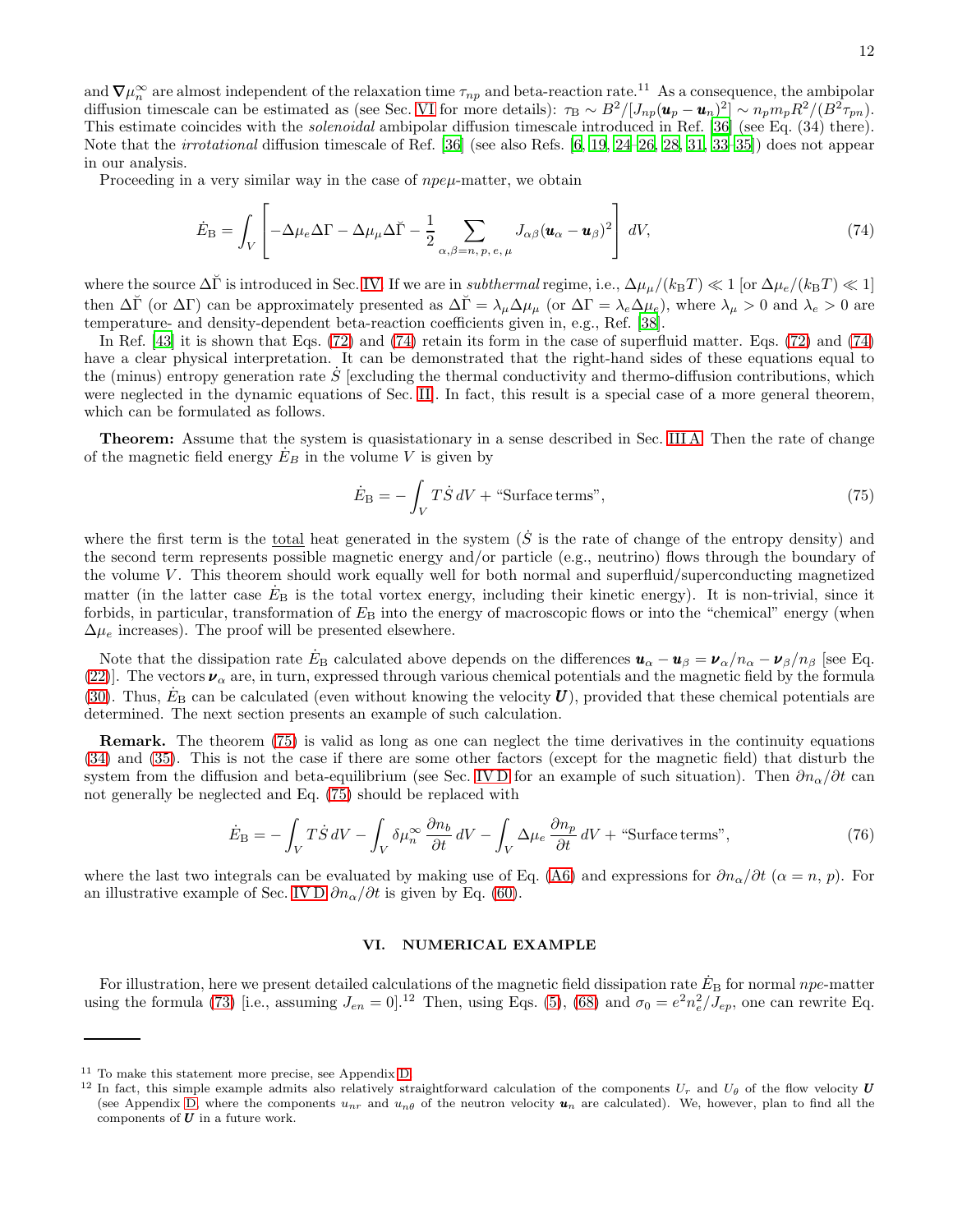[\(73\)](#page-10-3) as

<span id="page-12-4"></span><span id="page-12-3"></span><span id="page-12-2"></span><span id="page-12-1"></span><span id="page-12-0"></span>
$$
\dot{E}_{\rm B} = -\int_V \left[ \Delta \mu_e \Delta \Gamma + \left( \frac{c}{4\pi en_e} \right)^2 J_{ep} \left( \text{rot} \mathbf{B} \right)^2 + \frac{n_n^2}{J_{np}} \left( \nabla \delta \mu_n^{\infty} \right)^2 \right] dV. \tag{77}
$$

In what follows, we take  $J_{ep}$  and  $J_{np}$  from Refs. [\[51](#page-21-0), [52\]](#page-21-1);  $\Delta \Gamma$  due to non-equilibrium modified Urca (hereafter MUrca) processes [denoted as  $\Delta\Gamma^{(\mathrm{MU})}$ ] is taken in the same simple form as in Ref. [\[35\]](#page-20-13) (see also references therein), but with the non-linear corrections from Refs. [\[38](#page-20-17), [53](#page-21-2)]; for  $\Delta \Gamma^{(DU)}$  due to non-equilibrium direct Urca (hereafter DUrca) process we employ the exact expression listed in Refs. [\[38,](#page-20-17) [53](#page-21-2)], but set the effective masses of nucleons to  $m_p^* = 0.7m_p$ ,  $m_n^* = 0.7m_n$ :

$$
J_{ep} \approx 2.0 \times 10^{28} T_8^2 \left(\frac{\rho_0}{\rho}\right)^{5/3} \left(\frac{n_e}{n_0}\right)^{4/3} \frac{\text{g}}{\text{cm}^3 \text{ s}},\tag{78}
$$

$$
J_{np} \approx 1.25 \times 10^{31} T_8^2 \left(\frac{\rho_0}{\rho}\right)^{1/3} \left(\frac{n_p}{n_0}\right) \frac{\text{g}}{\text{cm}^3 \text{s}},\tag{79}
$$

$$
\Delta\Gamma^{(\text{MU})} \approx 5 \times 10^{27} \frac{\Delta\mu_e}{\text{erg cm}^3 \text{ s}} T_8^6 \left(\frac{\rho}{\rho_0}\right)^{2/3} \left[1 + \frac{189}{367} \left(\frac{\Delta\mu_e}{\pi k_B T}\right)^2 + \frac{21}{367} \left(\frac{\Delta\mu_e}{\pi k_B T}\right)^4 + \frac{3}{1835} \left(\frac{\Delta\mu_e}{\pi k_B T}\right)^6\right],\tag{80}
$$

$$
\Delta\Gamma^{(\text{DU})} \approx 1.6 \times 10^{36} \frac{\Delta\mu_e}{\text{erg cm}^3 \text{ s}} T_8^4 \left(\frac{n_e}{n_0}\right)^{1/3} \left[1 + \frac{10}{17} \left(\frac{\Delta\mu_e}{\pi k_B T}\right)^2 + \frac{1}{17} \left(\frac{\Delta\mu_e}{\pi k_B T}\right)^4\right].\tag{81}
$$

Here  $\rho = \varepsilon/c^2$  is the density;  $\rho_0 = 2.8 \times 10^{14}$  g cm<sup>-3</sup> s<sup>-1</sup>;  $n_0 = 0.16$  fm<sup>-3</sup>;  $T_8 = T/(10^8 \text{ K})$ . The first three equations [\(78\)](#page-12-0)–[\(80\)](#page-12-1) are based on a rather outdated microphysics and are used here for simplicity. We checked, however, that more accurate (but lengthy) expressions for  $J_{ep}$  and  $\Delta \Gamma^{(\text{MU})}$ , available in the literature (see, e.g., Refs. [\[38](#page-20-17), [54\]](#page-21-3)), do not affect our results much. Note that, in Eqs. [\(80\)](#page-12-1) and [\(81\)](#page-12-2) we employ the non-linear expressions for  $\Delta\Gamma^{(MU)}$  and  $\Delta\Gamma^{(\text{DU})}$  valid at arbitrary ratio of  $\Delta\mu_e/(k_BT)$  (not only at  $\Delta\mu_e \ll k_BT$ ).

Using Eqs. [\(68\)](#page-10-1), [\(79\)](#page-12-3), and the results of Appendix [A,](#page-15-0) it is straightforward to estimate the typical difference between the neutron and proton velocities,  $|\mathbf{u}_n - \mathbf{u}_p| \sim \tilde{B}^2/(4\pi J_{np}R) \sim 3 \times 10^{-10} \tilde{B}_{14}^2/(T_8^2 R_6) \text{ cm s}^{-1}$ , where  $\tilde{B}_{14}$  is a typical magnetic field in units of  $10^{14}$  G and  $R_6$  is a typical lengthscale in units of  $10^6$  cm. This result should be compared with an estimate for  $|\mathbf{u}_e - \mathbf{u}_p|$ , following from Eqs. [\(5\)](#page-1-1) and [\(9\)](#page-1-10):  $|\mathbf{u}_e - \mathbf{u}_p| \sim Bc/(4\pi e n_e R) \sim 10^{-11} \tilde{B}_{14}/R_6$  cm s<sup>-1</sup>.

To evaluate the integral [\(77\)](#page-12-4) we need to specify the magnetic field and then, using it, determine the functions  $\Delta\mu_e$ and  $\delta\mu_n^{\infty}$  from the formulas given in Appendix [A.](#page-15-0) For numerical calculations, we choose the toroidal-poloidal magnetic field configuration from Ref. [\[35\]](#page-20-13) (see Sec. 3 there and our Appendix [C\)](#page-17-1). We adopt the three models of the magnetic field, which differ by the ratio of maximum absolute values of toroidal and poloidal fields,  $B_{\text{Tmax}}/B_{\text{Pmax}}$  (see Tab. [I\)](#page-13-0). The first and the last of these models coincide with, respectively, the models A and B from Ref. [\[35](#page-20-13)].

We also need the (equilibrium) radial profiles of the functions  $\rho(r)$ ,  $n_b(r)$ , and  $n_e(r)$  in the stellar core. To calculate them we employed HHJ equation of state [\[55\]](#page-21-4), which gives the circumferential radius  $R_{\rm NS} = 12.2$  km for a model of an NS with the mass  $M = 1.4 M_{\odot}$ . Note that DUrca process is forbidden for a chosen NS model. However, to get an impression of a possible effect of non-equilibrium processes which are stronger than MUrca, we artificially switched DUrca on in one of our models (in the whole core).<sup>13</sup>

Using these models and the formulas from Appendix [A,](#page-15-0) we calculate the functions  $\Delta\mu_e$  and  $\delta\mu_n^{\infty}$  [to do this, we also need to know the function  $\zeta(r)$ , see Eqs. [\(A4\)](#page-15-2) and [\(A5\)](#page-15-3); it is calculated in Appendix [D](#page-17-0) following the general procedure described in Sec. [III C 1\]](#page-5-0). Then we have all the necessary information to calculate the integral [\(77\)](#page-12-4). Choosing  $B = \max\{B_{\text{Pmax}}, B_{\text{Tmax}}\}\$ and  $\tilde{n} = n_0$  in Eqs. [\(A7\)](#page-16-1) and [\(A8\)](#page-16-2), and integrating over the whole NS core, we find

<span id="page-12-5"></span>
$$
\dot{E}_{\rm B} = -\alpha_{\rm R}^{(\text{type})} \tilde{B}_{14}^4 T_8^k \left[ 1 + \beta_2^{(\text{type})} \frac{\tilde{B}_{14}^4}{T_8^2} + \beta_4^{(\text{type})} \frac{\tilde{B}_{14}^8}{T_8^4} + \beta_6^{(\text{type})} \frac{\tilde{B}_{14}^{12}}{T_8^6} \right] - \alpha_{\text{Ohm}} \tilde{B}_{14}^2 T_8^2 - \alpha_{\text{Amb}} \frac{\tilde{B}_{14}^4}{T_8^2},\tag{82}
$$

where  $k = 6$  for MUrca (type = MU) and  $k = 4$  for DUrca (type = DU) processes, and the coefficients  $\alpha$  and  $\beta$  are listed in Table [I.](#page-13-0) One can compare this dissipation rate with the total magnetic field energy stored in the core,

<sup>&</sup>lt;sup>13</sup> One should bear in mind that even if DUrca is closed, there could be other very powerful non-equilibrium processes of particle mutual transformations if we allow for hyperons in the NS core [\[56](#page-21-5)[–58](#page-21-6)]. To our knowledge, these non-leptonic processes were ignored in the literature devoted to the magnetic field evolution, but they can be very effective dissipation agents.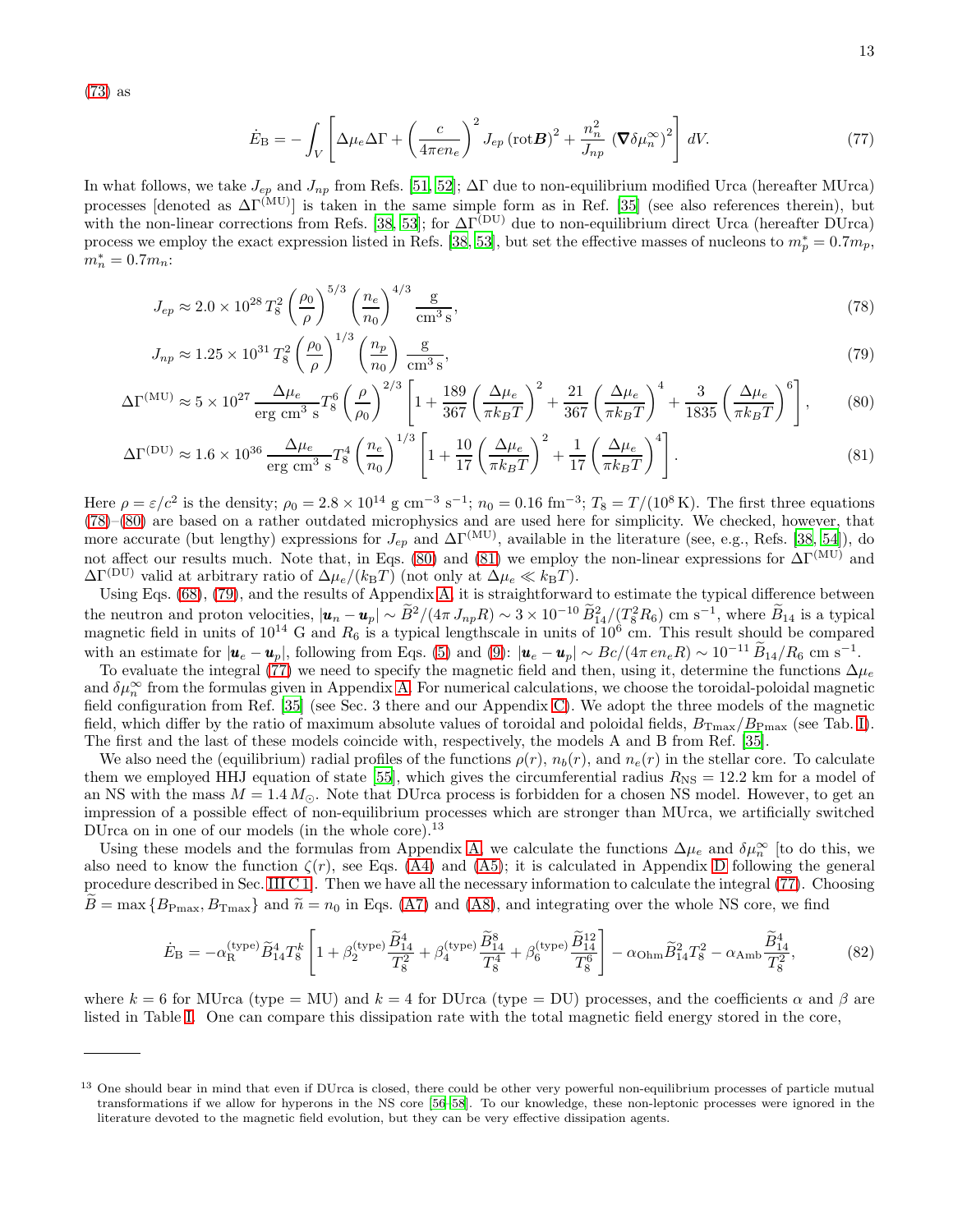TABLE I: Numerical coefficients in Eqs. [\(82\)](#page-12-5) and [\(83\)](#page-14-1) for an NS with  $M = 1.4 M_{\odot}$ . Abbreviation 'MU' and 'DU' stands for MUrca and DUrca processes as the main neutrino emission mechanisms, respectively.

<span id="page-13-0"></span>

|      | $B_{\text{Tmax}}/B_{\text{Pmax}} \gamma$ [10 <sup>44</sup> erg] $\alpha_R$ [10 <sup>23</sup> erg/s] $\beta_2 \times 10^8$ $\beta_4 \times 10^{15}$ $\beta_6 \times 10^{24}$ $\alpha_{\text{Ohm}}$ [10 <sup>25</sup> erg/s] $\alpha_{\text{Amb}}$ [10 <sup>30</sup> erg/s] |    |                                    |  |       |         |     |                   |  |      |     |
|------|---------------------------------------------------------------------------------------------------------------------------------------------------------------------------------------------------------------------------------------------------------------------------|----|------------------------------------|--|-------|---------|-----|-------------------|--|------|-----|
|      |                                                                                                                                                                                                                                                                           | MU | - DU                               |  | MU DU | MU      | DU  | – MU– DU          |  |      |     |
|      | 4.0                                                                                                                                                                                                                                                                       |    | 1.1 $1.3 \times 10^8$ 1.0 1.3 0.09 |  |       |         |     | $0.1 \t 0.3 \t 0$ |  | 0.52 |     |
|      | 5.1                                                                                                                                                                                                                                                                       |    | 6.5 $7.5 \times 10^8$ 6.0          |  |       | 6.9 1.3 | 1.3 | 8.2               |  |      | 9.8 |
| 2.29 |                                                                                                                                                                                                                                                                           |    | 5.1 $5.9 \times 10^8$ 6.5 7.5 1.4  |  |       |         | 1.4 | 8.0               |  |      | 7.9 |



<span id="page-13-1"></span>FIG. 1: The magnetic field decay timescale  $\tau_B = 2E_B/\dot{E}_B$  in the case of the non-equilibrium MUrca processes as the main mechanism restoring chemical equilibrium. From left to right:  $B_{\text{Tmax}}/B_{\text{Pmax}} = 0, 1, 2.29$ . Thin white lines correspond to log  $\tau_B = \text{const.}$  Thick black lines in the (log  $\tilde{B} - \log T$ ) plane separate the regions where one of the three dissipation mechanisms (ambipolar diffusion, MUrca processes, or Ohmic decay) is most efficient.



<span id="page-13-2"></span>FIG. 2: The same as in Fig. [1](#page-13-1) but for the non-equilibrium DUrca process as the main mechanism that restores chemical equilibrium.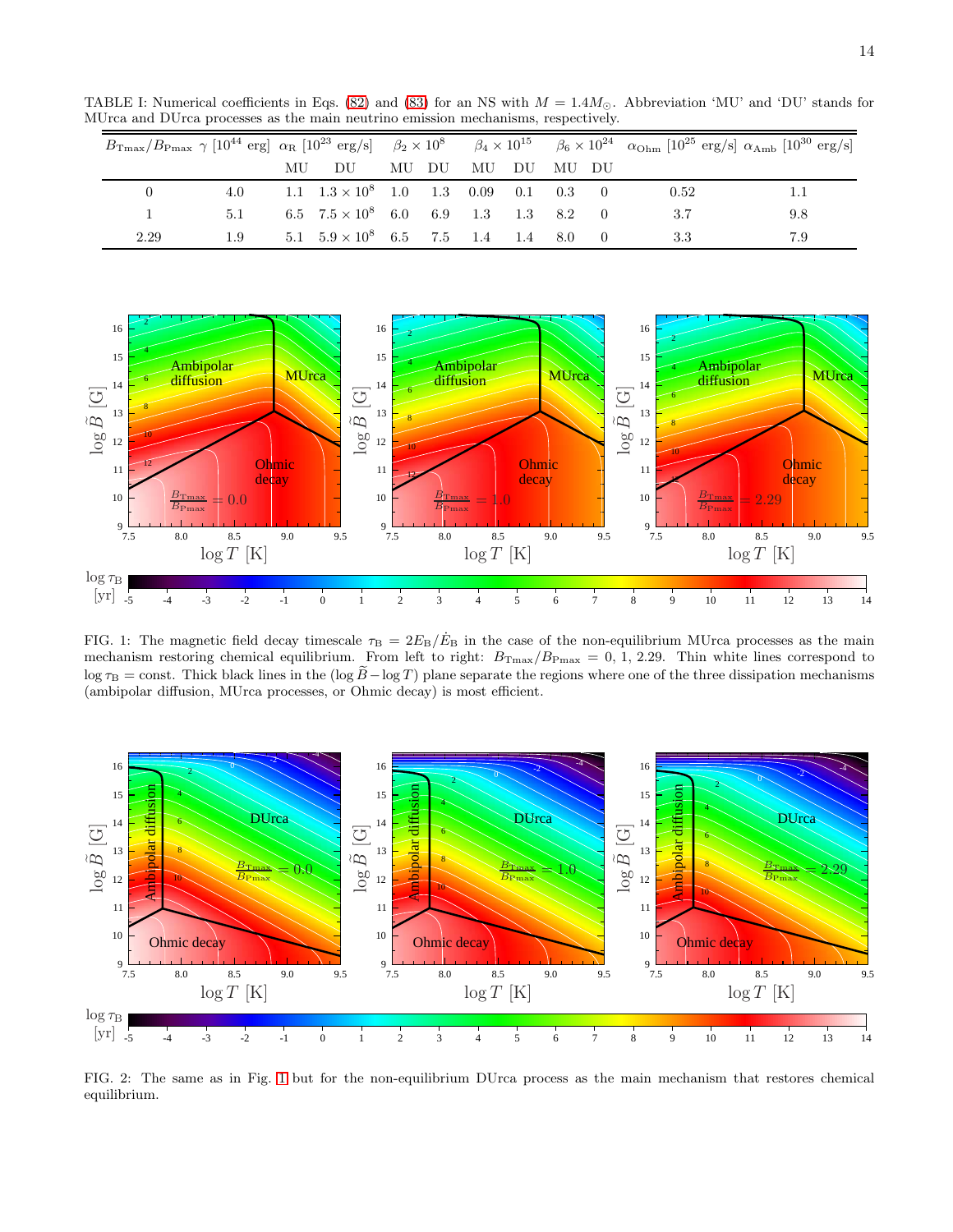<span id="page-14-1"></span>
$$
E_{\rm B} = \int_V \frac{\mathbf{B}^2}{8\pi} dV = \gamma \widetilde{B}_{14}^2,\tag{83}
$$

where the numerical factor  $\gamma$  is also listed in Table [I.](#page-13-0) Figures [1](#page-13-1) and [2](#page-13-2) display the characteristic magnetic field decay timescale,  $\tau_B \equiv 2E_B/E_B$ , due to the mechanisms described above. Thick black lines separate regions where the contribution into  $\tau_B$  of one or another term in Eq. [\(82\)](#page-12-5) is dominant. Thus, in the 'MUrca' and 'DUrca' domains the non-equilibrium beta-processes are the most important [first term in Eq. [\(82\)](#page-12-5)]; in the "Ohmic decay" domain (second term) ohmic dissipation prevails; finally in the "ambipolar diffusion" domain the third term mostly determines the timescale  $\tau_{\text{B}}$ . As we have already emphasized in Sec. [V,](#page-9-0) this timescale coinci

des with the solenoidal ambipolar timescale from Ref. [\[36\]](#page-20-14).

As follows from the analysis of the figures, the boundary between the ambipolar diffusion and reaction (MUrca or DUrca) domains is independent of  $\widetilde{B}$  at  $\widetilde{B} \leq 10^{15}$  G. This means that the non-linear terms [see square bracket in Eq. [\(82\)](#page-12-5)] are not important at such  $\tilde{B}$  and can be neglected. The non-linear regime of beta-reactions rapidly switches on at  $\widetilde{B} \ge 10^{16}$  G (MUrca) or  $3 \times 10^{15}$  G (DUrca). Note, however, that the magnetic fields that large become quantizing, which may affect the results quantitatively (but not qualitatively, see, e.g., Refs. [\[37,](#page-20-16) [59](#page-21-7)] and figure 3 in Ref. [\[52\]](#page-21-1)). Second, there is a clear separation between the domains: the non-equilibrium beta-processes prevail at high  $B$  and  $T$ ; ambipolar diffusion becomes important at relatively low temperature (the corresponding timescale scales as  $1/T<sup>2</sup>$ , while the Ohmic decay plays a dominant role at low magnetic fields, but then the typical timescale exceeds the age of the Universe. Finally, one may note that when DUrca is switched on, it becomes the main dissipation mechanism in the almost whole region of  $\ddot{B}$  and T shown in Fig. [2.](#page-13-2) Moreover, a typical timescale  $\tau_{\rm B}$  for this mechanism can be very small, about a century for  $T \gtrsim 6 \times 10^8$  K and  $\overline{B} \sim 10^{14}$  G and 4–7 days for  $\overline{B} \sim 10^{16}$  G. The magnetic field will reconfigure (by effective dissipation) on these short timescales in order to vanish  $\Delta\mu_e$  in the core, provided that the system evolves in the subthermal regime ( $\Delta \mu_e \lesssim k_BT$ ). The case of the suprathermal regime  $(\Delta \mu_e \gtrsim k_BT)$  is a bit more tricky and will be analysed by us elsewhere.

## <span id="page-14-0"></span>VII. CONCLUSIONS AND FINAL REMARKS

In this work we study the quasistationary equilibrium and dissipation in magnetized cores of NSs. We argue that the generally accepted approach to this problem pioneered by Goldreich and Reisenegger [\[36](#page-20-14)] (see also Refs. [\[19](#page-20-10), [24](#page-20-11), [26,](#page-20-12) [31,](#page-20-9) [33](#page-20-15)[–35\]](#page-20-13)) should be revised (see Appendix [B](#page-16-0) for details). Taking, as an example, normal npe-matter in NS cores, we formulate a general scheme allowing one to find all the necessary ingredients (thermodynamic parameters, velocities, electric field, etc.) to self-consistently follow the quasistationary evolution of the stellar magnetic field. Our results can be summarized as follows:

- Expanding the quantities  $\Delta \mu_e(r, \theta) \equiv \mu_p + \mu_e \mu_n$  and  $\delta \mu_n^{\infty}(r, \theta)$  in the Legendre polynomials  $P_l(\cos \theta)$ , we demonstrate that all the components with  $l \neq 0$  are fixed for stratified NSs by specifying the magnetic field configuration. This is in contrast to Refs. [\[19,](#page-20-10) [24,](#page-20-11) [26](#page-20-12), [31](#page-20-9), [33](#page-20-15)[–35](#page-20-13)], in which  $\Delta \mu_e(r,\theta)$  is determined from a single scalar differential equation depending on both the beta-reaction coefficient  $\lambda_e$  and the relaxation timescale  $\tau_{np}$ .
- The flow velocity  $U$ , defined by Eq. [\(10\)](#page-1-9), does not vanish and plays an important role in maintaining the quasiequilibrium. Its components  $U_r$  and  $U_\theta$  can be found from the continuity equations [\(34\)](#page-5-7) and [\(35\)](#page-5-8), and they depend, in particular, on the sources  $\Delta\Gamma$ .
- The requirement of regularity of  $U_r$  and  $U_\theta$  at  $r \to 0$ ,  $\theta \to 0$ , and  $\theta \to \pi$  allows us to determine the  $l = 0$ components of the functions  $\Delta\mu_e$  and  $\delta\mu_n^{\infty}$  (Appendix [D\)](#page-17-0). It turns out that they depend on T only in the narrow range of temperatures, where the dimensionless parameter  $\lambda_e J_{np} R^2 / n_p^2 \sim 1$ .
- The  $\varphi$ -component of the velocity U is of special interest. It should be chosen in such a way to ensure that the system is in the quasistationary state during its evolution [see the condition [\(40\)](#page-6-2)].
- The results listed above are obtained for npe composition of NS cores and for axisymmetric magnetic field configurations. However, they can be easily generalized to include muons (and other particle species), non-axisymmetric magnetic fields, and superfluidity/superconductivity (Secs. [IV A](#page-6-6)[–IV C\)](#page-7-4). They can also be generalized to the case when there are other factors (in addition to the magnetic field) disturbing the system from the diffusion and beta-equilibrium (Sec. [IV D\)](#page-8-6).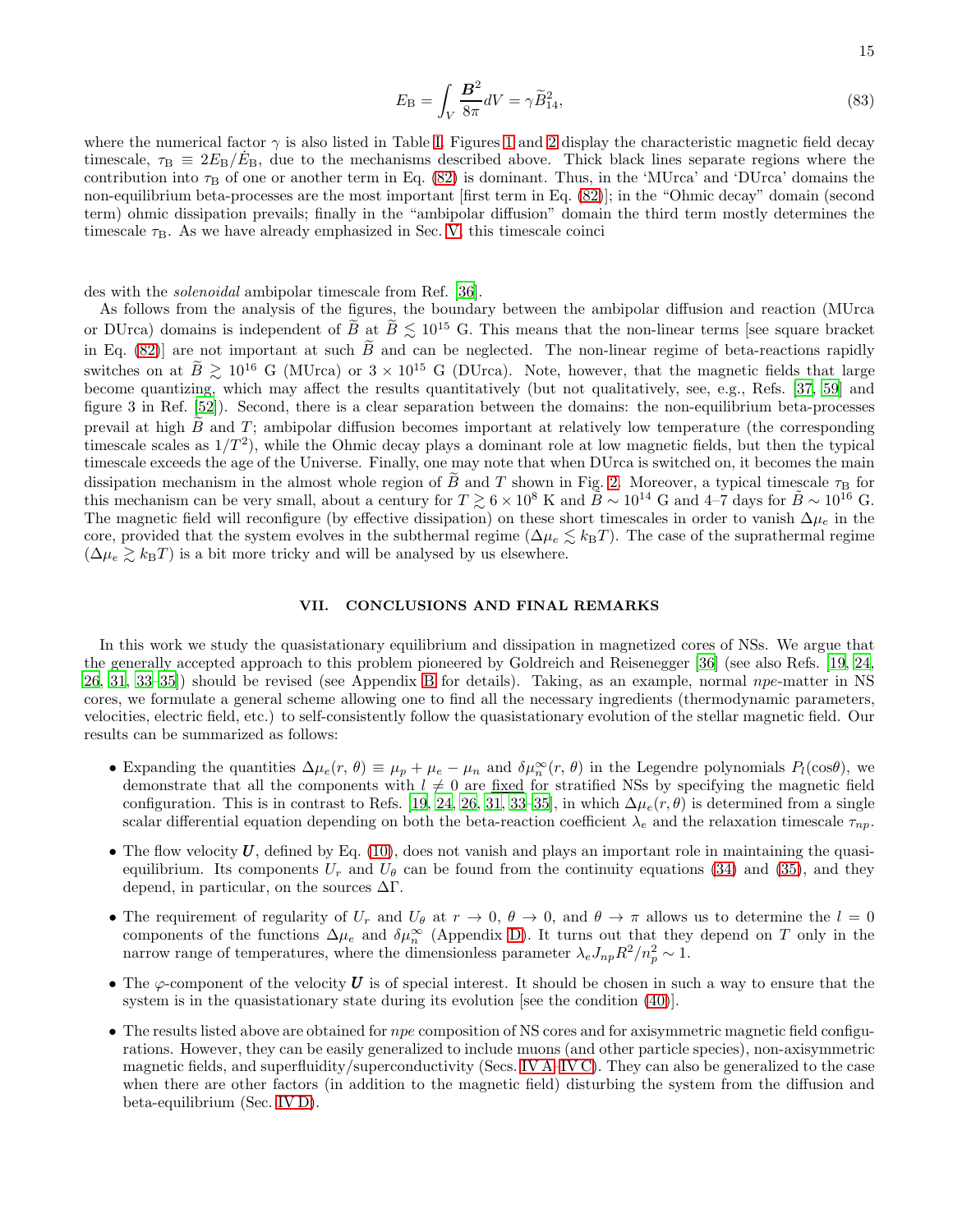- We provide the formulas for the rate of magnetic field energy dissipation for both normal  $npe$  and  $npe\mu$ -matter [see Eqs. [\(72\)](#page-10-4) and [\(74\)](#page-11-1)]. These formulas retain its form in the superfluid matter, see Ref. [\[43\]](#page-20-22). In the limiting case when electron-neutron collisions are neglected  $(J_{en} = 0)$ , our Eq. [\(72\)](#page-10-4) reduces to the well-known result of Ref. [\[36](#page-20-14)]. What is more interesting, we formulate a theorem which states that, under quasistationary conditions (see Sec. [III A\)](#page-2-3), all the heat generated in the system is due to dissipation of the magnetic energy, excluding possible losses through the system boundary,  $\dot{E}_{\rm B} = -\int_V T \dot{S} dV +$  "Surface terms".
- Our results are illustrated by a numerical example in which we calculate the dissipation timescales for the magnetic field as functions of typical field and temperature (Sec. [VI\)](#page-11-0). We demonstrate, in particular, that our ambipolar diffusion timescale coincides with the solenoidal ambipolar timescale of Ref. [\[36](#page-20-14)], while the irrotational timescale (and the corresponding regime, see, e.g., Refs. [\[6](#page-20-7), [19,](#page-20-10) [24](#page-20-11)[–26](#page-20-12), [28,](#page-20-28) [31](#page-20-9), [33](#page-20-15)[–36\]](#page-20-14)) does not appear in our analysis.
- We see three immediate directions for future work. First, it would be extremely interesting to calculate the flow velocity  $U$  and hence to obtain all the necessary ingredients to follow the quasistationary magnetic field evolution in NSs. Second, an important problem concerns the topology of currents in the vicinity of the crust-core interface. How much magnetic energy flows away from the core and dissipates in the crust? This problem was completely ignored in the present paper. Third, the present work indicates the need to re-examine magnetothermal evolution of NSs, especially, magnetars. Could the observed surface temperature of magnetars be supported by the magnetic field dissipation in their cores? What is the role of suprathermal regime ( $\Delta \mu_e \gtrsim k_BT$ ) of beta-processes in such evolution? We hope to address these issues in our future work.

#### Acknowledgments

We are very grateful to A.I. Chugunov, A. Reisenegger, P.S. Shternin, and D.G. Yakovlev for useful discussions and critical comments. This work is supported in part by the Foundation for the advancement of theoretical physics 'BASIS' (grants No. 17-12-204-1 and 17-15-509-1).

## <span id="page-15-0"></span>Appendix A: Solution to Eq. [\(18\)](#page-3-2)

Introducing the parameters  $Z_1$  and  $Z_2$ ,

$$
Z_1 = n_e \,\Delta \mu_e + n_b \,\delta \mu_n^{\infty},\tag{A1}
$$

$$
Z_2 = -\left(\frac{dn_e}{dr}\Delta\mu_e + \frac{dn_b}{dr}\delta\mu_n^{\infty}\right),\tag{A2}
$$

Eq. [\(18\)](#page-3-2) can be rewritten as  $^{14}$ 

<span id="page-15-3"></span><span id="page-15-2"></span><span id="page-15-1"></span>
$$
\nabla Z_1 + Z_2 \mathbf{e}_r = \mathbf{F}_L, \tag{A3}
$$

where  $\mathbf{F}_{\text{L}} = [\mathbf{j} \times \mathbf{B}]/c$  is the Lorentz force density. The solution to this equation reads

$$
Z_1 = \int_0^\theta r F_{\mathcal{L}\theta} \, d\tilde{\theta} + \zeta(r), \tag{A4}
$$

$$
Z_2 = F_{\rm Lr} - \frac{\partial}{\partial r} \left[ \int_0^{\theta} r \, F_{\rm L\theta} \, d\tilde{\theta} \right] - \zeta'(r), \tag{A5}
$$

where the function  $\zeta(r)$  is determined in Sec. [III C 1](#page-5-0) (see also Appendix [D\)](#page-17-0). Using Eqs. [\(A4\)](#page-15-2) and [\(A5\)](#page-15-3), one finds<sup>15</sup>

$$
\begin{pmatrix}\n\Delta \mu_e \\
\delta \mu_n^{\infty}\n\end{pmatrix} = \begin{pmatrix}\n n_e & n_b \\
-\frac{dn_e}{dr} & -\frac{dn_b}{dr}\n\end{pmatrix}^{-1} \begin{pmatrix}\nZ_1 \\
Z_2\n\end{pmatrix}.
$$
\n(A6)

<sup>14</sup> Similar equation has been recently discussed in Ref. [\[42\]](#page-20-21).

<sup>15</sup> This solution exists only for stratified stars. See also footnote 6.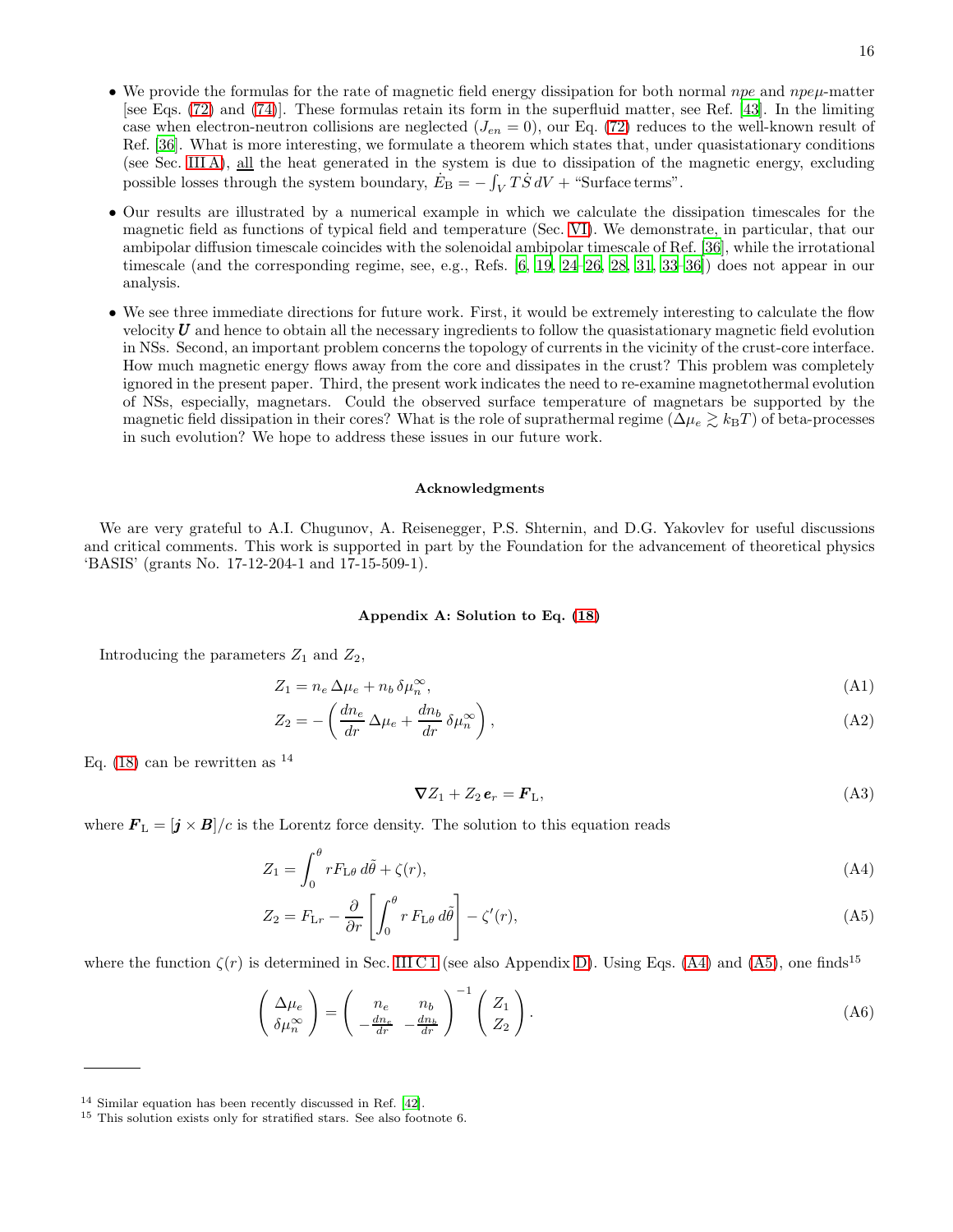Instead of the quantities  $\Delta\mu_e$  and  $\delta\mu_n^{\infty}$  it can be convenient to introduce the dimensionless parameters  $\Delta\mu_e$  and  $\delta\mu_n^{\infty}$  according to definitions

<span id="page-16-1"></span>
$$
\Delta \mu_e \equiv \frac{\widetilde{B}^2}{\widetilde{n}} \widetilde{\Delta \mu}_e,\tag{A7}
$$

<span id="page-16-2"></span>
$$
\delta\mu_n^{\infty} \equiv \frac{\dot{B}^2}{\tilde{n}} \,\tilde{\delta\mu}_n^{\infty},\tag{A8}
$$

where  $\widetilde{B}$  and  $\widetilde{n}$  are some typical values of B and number densities, respectively. The dimensionless parameter  $\delta\mu_{n}^{\infty}$ is of the order of  $\tilde{n}/(4\pi n_b)$  in the star, while  $\widetilde{\Delta\mu_e} \sim (n_b/n_e) \delta\mu_{\tilde{n}}^{\infty}$  for the magnetic field configurations considered in this paper.

### <span id="page-16-0"></span>Appendix B: Traditional derivation of the scalar equation for  $\Delta \mu_e$

Here we present the "traditional" derivation of the scalar equation for  $\Delta\mu_e$  following the recent work [\[35\]](#page-20-13), and briefly discuss why (as we believe) the solution to this equation should not be relied upon. Below we consider npe-matter (i.e.,  $n_e = n_p$ ) and assume that  $J_{en} = 0$  (neutrons do not interact with electrons). Then, using Eqs. [\(16\)](#page-3-1), [\(17\)](#page-3-6), and [\(68\)](#page-10-1), one obtains

<span id="page-16-6"></span><span id="page-16-5"></span><span id="page-16-3"></span>
$$
\nabla \Delta \mu_e + \frac{\mu_p}{x_n^2 c^2 \tau_{pn}} \mathbf{v}_{\rm amb} = \frac{\mathbf{F}_{\rm L}}{n_e},\tag{B1}
$$

where  $\mathbf{v}_{\rm amb} \equiv x_n(\mathbf{u}_p - \mathbf{u}_n); x_n \equiv n_n/n_b; \tau_{pn} = \mu_p n_p/(c^2 J_{np}).$  Taking divergence of this equation and using the continuity equations  $(31)$ – $(33)$ , one finds

$$
\operatorname{div} \nabla \Delta \mu_e - \frac{1}{b} \frac{\partial \Delta \mu_e}{\partial r} - \beta \operatorname{div}(n_b \mathbf{u}_n) = \operatorname{div} \left( \frac{\mathbf{F}_{\rm L}}{n_e} \right) - \frac{1}{b} \frac{F_{\rm Lr}}{n_e},\tag{B2}
$$

where  $1/b \equiv (1/\beta) d\beta/dr$  and  $\beta \equiv \mu_p/(c^2 x_n n_p \tau_{pn})$ . The next step in the traditional approach consists in expressing  $div(n_bu_n)$  through  $\Delta\mu_e$ , which requires some further approximations [\[35](#page-20-13)]. For example, one can write (below we only consider the subthermal regime in which  $\Delta \Gamma = \lambda_e \Delta \mu_e$ ; see Secs. [V](#page-9-0) and [VI](#page-11-0) for details)

$$
x_n \operatorname{div}(n_b \mathbf{u}_n) = x_n \operatorname{div}\left(\frac{n_n \mathbf{u}_n}{x_n}\right) = \lambda_e \Delta \mu_e - \nabla x_n \left(n_b \mathbf{u}_n\right) \approx \lambda_e \Delta \mu_e,
$$
\n(B3)

where we, following Ref. [\[35\]](#page-20-13), neglected the term proportional to  $\nabla x_n$ . Using this approximation, Eq. [\(B2\)](#page-16-3) takes the final form [\[35\]](#page-20-13)

<span id="page-16-4"></span>
$$
\operatorname{div} \nabla \Delta \mu_e - \frac{1}{b} \frac{\partial \Delta \mu_e}{\partial r} - \frac{1}{a^2} \Delta \mu_e = \operatorname{div} \left( \frac{F_L}{n_e} \right) - \frac{1}{b} \frac{F_{Lr}}{n_e},\tag{B4}
$$

where  $1/a^2 \equiv \beta \lambda_e / x_n$ . The authors of Ref. [\[35\]](#page-20-13) impose the following boundary conditions for this equation: regularity of the ambipolar velocity at the origin and the magnetic axis, and vanishing of its radial component at the crust-core interface.<sup>16</sup> With these boundary conditions Eq. [\(B4\)](#page-16-4) can be solved and it is easy to see that, generally,  $\Delta\mu_e$  will depend on the relaxation time  $\tau_{pn}$  and the beta-reaction rate (through the coefficient  $\lambda_e$ ).<sup>17</sup> This result apparently contradicts our solution (see Appendix [A\)](#page-15-0). Moreover, it follows from Eq. [\(B4\)](#page-16-4) that at large temperatures (when

<sup>&</sup>lt;sup>16</sup> Actually, we see no physical reason to require that the radial component of the ambipolar velocity vanishes at the crust-core interface: nothing can prevent neutrons and protons from penetrating into the crust, where they can suffer direct and inverse beta-decays, interact with the existing nuclei or form the new ones. Of course, in the crust the dynamical equations for nucleons will differ from Eq. [\(1\)](#page-1-0).

<sup>&</sup>lt;sup>17</sup> It is important to stress that <u>all</u> harmonics in the expansion of  $\Delta\mu_e$  in Legendre polynomials  $P_l(\cos\theta)$  will generally depend on  $\tau_{pn}$  and  $\lambda_e$ . This is in contrast to our solution [\(A6\)](#page-15-1), in which only the  $l = 0$  harmonic may depend on  $\tau_{pn}$  and  $\lambda_e$  through the function  $\zeta(r)$ .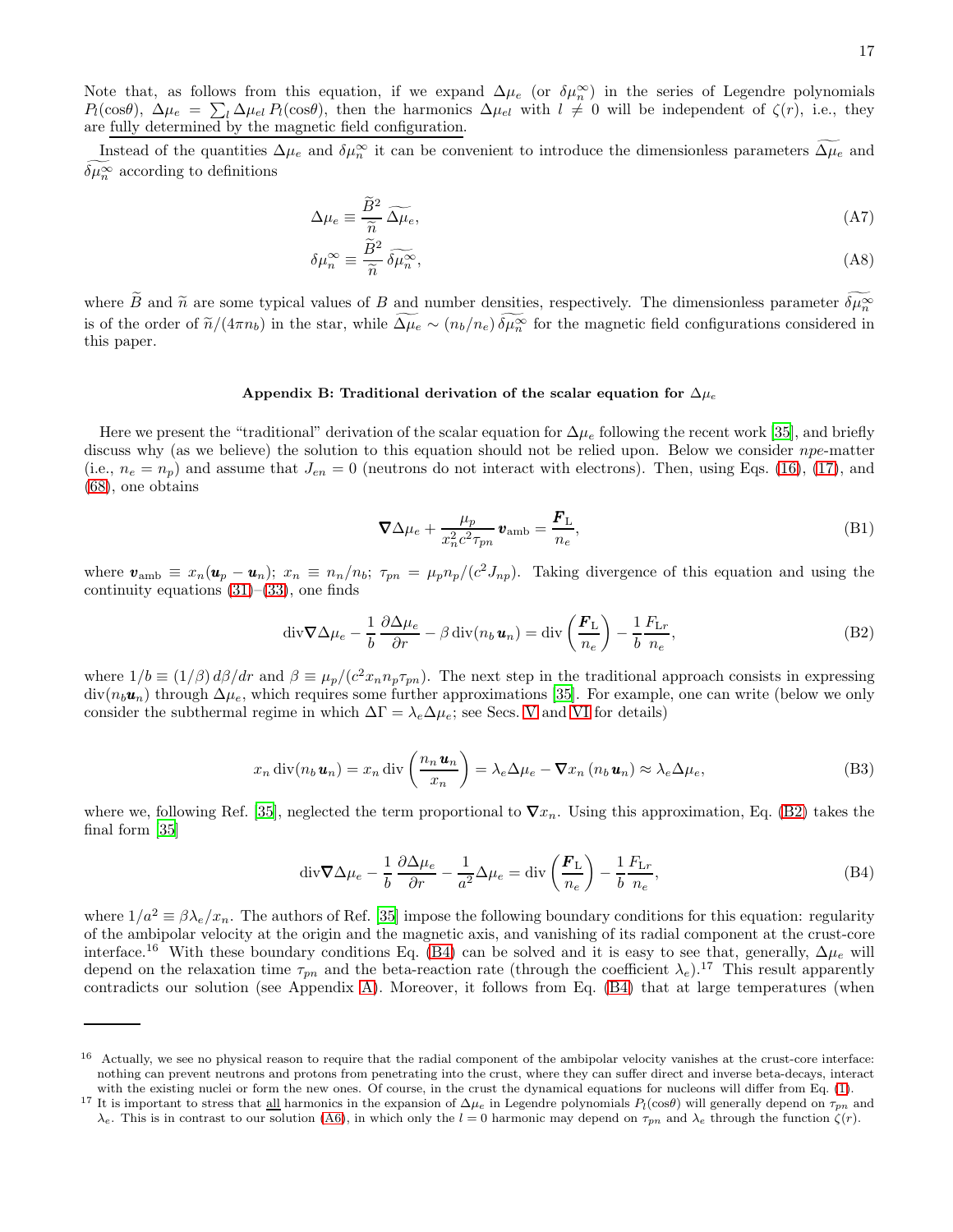$1/a^2 \to \infty$ )  $\Delta \mu_e = 0$ , while our solution [\(A6\)](#page-15-1) predicts that  $\Delta \mu_e$  does not necessary vanish and is determined by the current magnetic field configuration (which, of course, will evolve in time to smooth out deviations from chemical equilibrium – but we do not consider the magnetic field dynamics in the present paper).

So, what is wrong with Eq. [\(B4\)](#page-16-4) and/or its solution? First of all, an approximation of Eq. [\(B3\)](#page-16-5), when one neglects the term  $-\nabla x_n (n_b \mathbf{u}_n)$  in comparison to  $\lambda_e \Delta \mu_e$  is unjustified, because  $\mathbf{u}_n$  diverges at  $\nabla x_n \to 0$  [see Eqs. [\(D4\)](#page-18-0) and [\(D5\)](#page-18-1) and the footnote 18]. Second, even if we take Eq. [\(B4\)](#page-16-4) for granted, it is not proven that the solution to this scalar equation is, at the same time, the solution to the initial vector equation  $(B1)$  [or Eq. [\(16\)](#page-3-1)]; our analysis shows that it is not the case.

#### <span id="page-17-1"></span>Appendix C: Magnetic field structure

We use the same axisymmetric model of the magnetic field as in Ref. [\[35\]](#page-20-13) (see this reference for a detailed description and justification of the model). In spherical coordinates the magnetic field is given by

<span id="page-17-2"></span>
$$
B = \frac{1}{r \sin \theta} (\nabla \mathcal{P} \times \boldsymbol{e}_{\varphi} + \mathcal{T} \boldsymbol{e}_{\varphi}), \tag{C1}
$$

where  $e_{\varphi}$  is the unit vector in the azimuthal direction;  $\mathcal{P}(r,\theta)$  and  $\mathcal{T}(r,\theta)$  are the poloidal and toroidal stream functions, respectively. They are expressed as

$$
\mathcal{P} = \mathcal{P}_0 f(r/R_{\rm NS}) \sin^2 \theta, \qquad \mathcal{T} = \frac{s}{P_0 R_{\rm NS}} (\mathcal{P} - \mathcal{P}_0)^2 \Theta (\mathcal{P} - \mathcal{P}_0), \tag{C2}
$$

where  $R_{\text{NS}}$  is the stellar radius;  $\Theta(x)$  is the Heaviside step function and the function

<span id="page-17-3"></span>
$$
f(x) = \begin{cases} \frac{35}{8}x^2 - \frac{21}{4}x^4 + \frac{15}{8}x^6, & x < 1, \\ \frac{1}{x}, & x \ge 1 \end{cases}
$$
 (C3)

determines one of the possible polynomial configurations of the poloidal component, which is dipolar outside the star. One can check that this magnetic field configuration satisfies the condition [\(19\)](#page-3-4).

This model is defined by two parameters,  $P_0$  and s. It is more convenient, however, to choose the maximum absolute value of the poloidal  $B_{\rm Pmax}$  and toroidal  $B_{\rm Tmax}$  components as independent parameters. They are related to  $\mathcal{P}_0$  and s by the formulas

$$
B_{\rm Pmax} = 8.75 \frac{\mathcal{P}_0}{R_{\rm NS}^2}
$$
,  $B_{\rm Tmax} \approx 0.0254 \frac{s \mathcal{P}_0}{R_{\rm NS}^2}$ ,  $s \approx 345 \frac{B_{\rm Tmax}}{B_{\rm Pmax}}$ . (C4)

In addition, there is a magnetic field  $B<sub>p</sub>$  at the pole on the stellar surface. From Eqs. [\(C1\)](#page-17-2)–[\(C3\)](#page-17-3) it follows that  $B_{\rm p} \approx 0.229 B_{\rm Pmax}$ . Note that, at fixed ratio  $B_{\rm Tmax}/B_{\rm Pmax}$ , the magnetic field configuration is determined by the only one scaling parameter, e.g.,  $B_{\text{Pmax}}$  or  $B_{\text{p}}$ .

#### <span id="page-17-4"></span><span id="page-17-0"></span>Appendix D: Calculation of  $\zeta(r)$

The general scheme of Sec. [III C 1](#page-5-0) can be, of course, applied to the simple case of Sec. [VI.](#page-11-0) However, it is easier to slightly modify it in this particular situation. Namely, it is convenient to start directly from the continuity equations [\(2\)](#page-1-2) for protons and neutrons, which read, in the quasistationary approximation,

$$
\frac{dn_p}{dr}u_{pr} + n_p \operatorname{div} \mathbf{u}_p = -\Delta \Gamma,
$$
\n(D1)

$$
\frac{dn_n}{dr}u_{nr} + n_n \operatorname{div} \mathbf{u}_n = \Delta \Gamma,
$$
\n(D2)

where the number densities  $n_p$ ,  $n_n$  depend on r only and  $u_{pr}$ ,  $u_{nr}$  are the radial components of the proton and neutron velocities  $u_p$  and  $u_n$ , respectively. Note that these velocities are not independent. Assuming  $J_{en} \ll J_{np}$ , it follows from Eq. [\(68\)](#page-10-1)

$$
\mathbf{u}_p = \mathbf{u}_n + \frac{n_n}{J_{np}} \nabla \delta \mu_n^{\infty}.
$$
 (D3)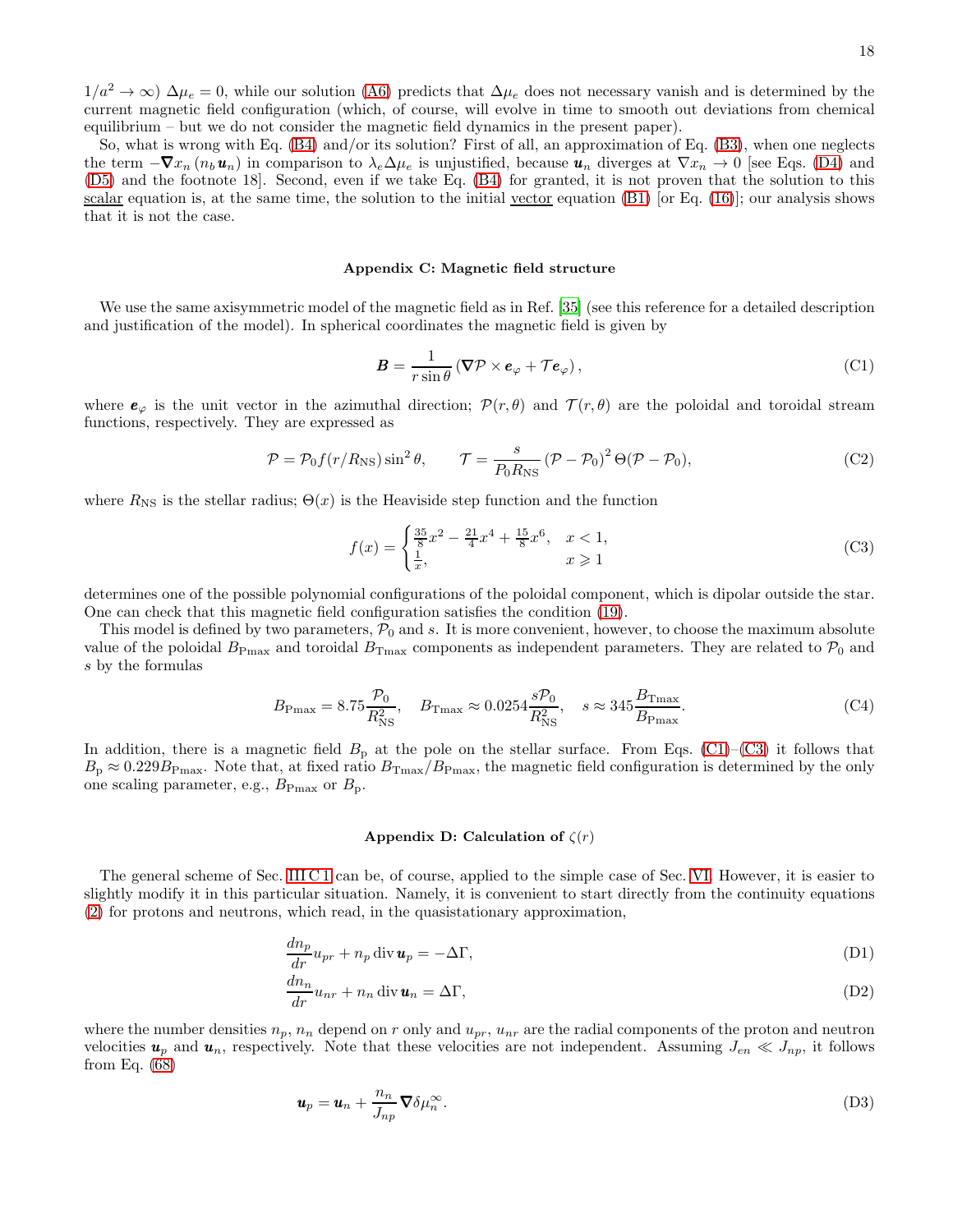Using these equations, one can find div  $u_n$  and  $u_{nr}^{18}$ :

$$
\operatorname{div} \boldsymbol{u}_n = -\frac{1}{y_n - y_p} \left[ y_n \operatorname{div} \boldsymbol{M}_n + y_n y_p M_{nr} + \left( \frac{y_p}{n_n} + \frac{y_n}{n_p} \right) \Delta \Gamma \right],\tag{D4}
$$

$$
u_{nr} = \frac{1}{y_n - y_p} \left[ \text{div} \, \mathbf{M}_n + y_p \, M_{nr} + \left( \frac{1}{n_n} + \frac{1}{n_p} \right) \Delta \Gamma \right],\tag{D5}
$$

where

<span id="page-18-1"></span><span id="page-18-0"></span>
$$
y_i \equiv \frac{1}{n_i} \frac{dn_i}{dr}, \quad i = n, p,
$$
\n(D6)

<span id="page-18-5"></span><span id="page-18-2"></span>
$$
\mathbf{M}_n \equiv \frac{n_n}{J_{np}} \nabla \delta \mu_n^{\infty}.
$$
 (D7)

Since  $y_i \to O(r)$ , at  $r \to 0$ , while  $n_n$ ,  $n_p$  and  $J_{np} \to \text{const}$  at  $r \to 0$ , it follows from Eq. [\(D5\)](#page-18-1) that  $u_{nr}$  is finite at  $r \rightarrow 0$  only if

$$
\left[\frac{n_n}{J_{np}}\nabla^2(\delta\mu_n^{\infty}) + \left(\frac{1}{n_n} + \frac{1}{n_p}\right)\Delta\Gamma\right]_{r \to 0} \sim r^{\alpha}, \quad \alpha \ge 1.
$$
 (D8)

Using Eqs. [\(D4\)](#page-18-0) and [\(D5\)](#page-18-1) we can find  $u_{n\theta}$  and hence determine an analogue of the condition [\(37\)](#page-5-4) ensuring finiteness of  $u_{n\theta}$ ,<sup>19</sup>

$$
\int_0^{\pi} r \sin\tilde{\theta} \left[ \operatorname{div} \boldsymbol{u}_n - \frac{1}{r^2} \frac{\partial (r^2 u_{nr})}{\partial r} \right] d\tilde{\theta} = 0.
$$
 (D9)

This condition can be conveniently rewritten in an operator form as

<span id="page-18-4"></span><span id="page-18-3"></span>
$$
\hat{\mathbf{P}}_0 \left[ \operatorname{div} \boldsymbol{u}_n - \frac{1}{r^2} \frac{\partial (r^2 u_{nr})}{\partial r} \right] = 0,
$$
\n(D10)

where the operator  $\hat{\mathbf{P}}_0$  extracts  $l = 0$  component in the Legendre expansion of an arbitrary function  $f(r, \theta)$  $\sum_{l=0}^{\infty} f_l(r) P_l(\cos \theta)$ :  $\hat{\mathbf{P}}_0 f(r, \theta) \equiv 1/2 \int_0^{\pi} \sin \theta f(r, \theta) d\theta = f_0(r)$ . Now, if we substitute Eqs. [\(D4\)](#page-18-0)–[\(D7\)](#page-18-2) into Eq. [\(D10\)](#page-18-3), we obtain a third-order linear differential equation depending on  $(\hat{P}_0 \delta \mu_n^{\infty})''$ ,  $(\hat{P}_0 \delta \mu_n^{\infty})''$ ,  $(\hat{P}_0 \delta \mu_n^{\infty})'$ ,  $(\hat{P}_0 \Delta \Gamma)'$ , and  $\hat{\mathbf{P}}_0 \Delta \Gamma$ , where the prime (') means  $d/dr$ . Schematically, it can be presented as

$$
A_1(r)\left(\hat{\mathbf{P}}_0\delta\mu_n^{\infty}\right)^{\prime\prime\prime} + A_2(r)\left(\hat{\mathbf{P}}_0\delta\mu_n^{\infty}\right)^{\prime\prime} + A_3(r)\left(\hat{\mathbf{P}}_0\delta\mu_n^{\infty}\right)^{\prime} + A_4(r)\left(\hat{\mathbf{P}}_0\Delta\Gamma\right)^{\prime} + A_5(r)\hat{\mathbf{P}}_0\Delta\Gamma = 0,
$$
\n(D11)

where  $A_1(r)$ ,  $A_2(r)$ ,  $A_3(r)$ ,  $A_4(r)$ , and  $A_5(r)$  are some coefficients that can be easily determined from Eqs. [\(D4\)](#page-18-0) and [\(D5\)](#page-18-1). Eq. [\(D11\)](#page-18-4) should be supplemented with the boundary conditions. They can be found, in particular, from Eq.  $(D8)$ , whose  $l = 0$  component is given by

$$
\left[\frac{n_n}{J_{np}}\nabla^2(\hat{\mathbf{P}}_0\delta\mu_n^{\infty}) + \left(\frac{1}{n_n} + \frac{1}{n_p}\right)\hat{\mathbf{P}}_0\Delta\Gamma\right]_{r \to 0} \sim r^{\alpha}, \quad \alpha \ge 1.
$$
\n(D12)

Note that, Eqs. [\(D11\)](#page-18-4) and [\(D12\)](#page-18-6) depend on two functions,  $\hat{\mathbf{P}}_0 \delta \mu_n^{\infty}$  and  $\hat{\mathbf{P}}_0 \Delta \Gamma$ . In fact, they are not independent and are related by the  $(l = 0)$  radial component of Eq. [\(16\)](#page-3-1), in which  $\delta \Delta \mu_e^{\infty} = \Delta \mu_e$  [see Eq. [\(17\)](#page-3-6)],

<span id="page-18-7"></span><span id="page-18-6"></span>
$$
(\hat{\mathbf{P}}_0 \delta \mu_n^{\infty})' = \frac{1}{n_b} \hat{\mathbf{P}}_0 F_{\mathrm{L}r} - \frac{n_e}{n_b} (\hat{\mathbf{P}}_0 \Delta \mu_e)'. \tag{D13}
$$

Since  $\Delta\Gamma$  is known function of  $\Delta\mu_e$  [see Eqs. [\(80\)](#page-12-1) and [\(81\)](#page-12-2) in Sec. [VI\]](#page-11-0), and all the harmonics in the expansion of  $\Delta\mu_e$  in Legendre polynomials except for  $l = 0$  are specified by the magnetic field [see Eq. [\(A6\)](#page-15-1)], the relation between  $\hat{P}_0 \Delta \mu_e$  and  $\hat{P}_0 \Delta \Gamma$  can be established after rather tedious but straightforward calculations. To simplify the

<sup>&</sup>lt;sup>18</sup> Note that these quantities diverge in non-stratified neutron stars, since  $1/(y_n - y_p) \propto 1/(\nabla x_n)$ , where  $x_n = n_n/n_b$ .

<sup>&</sup>lt;sup>19</sup> It is clear that if  $u_n$  is well-behaved, then all other velocities (including  $U$ ) are also well-behaved and can be easily expressed through  $u_n$ .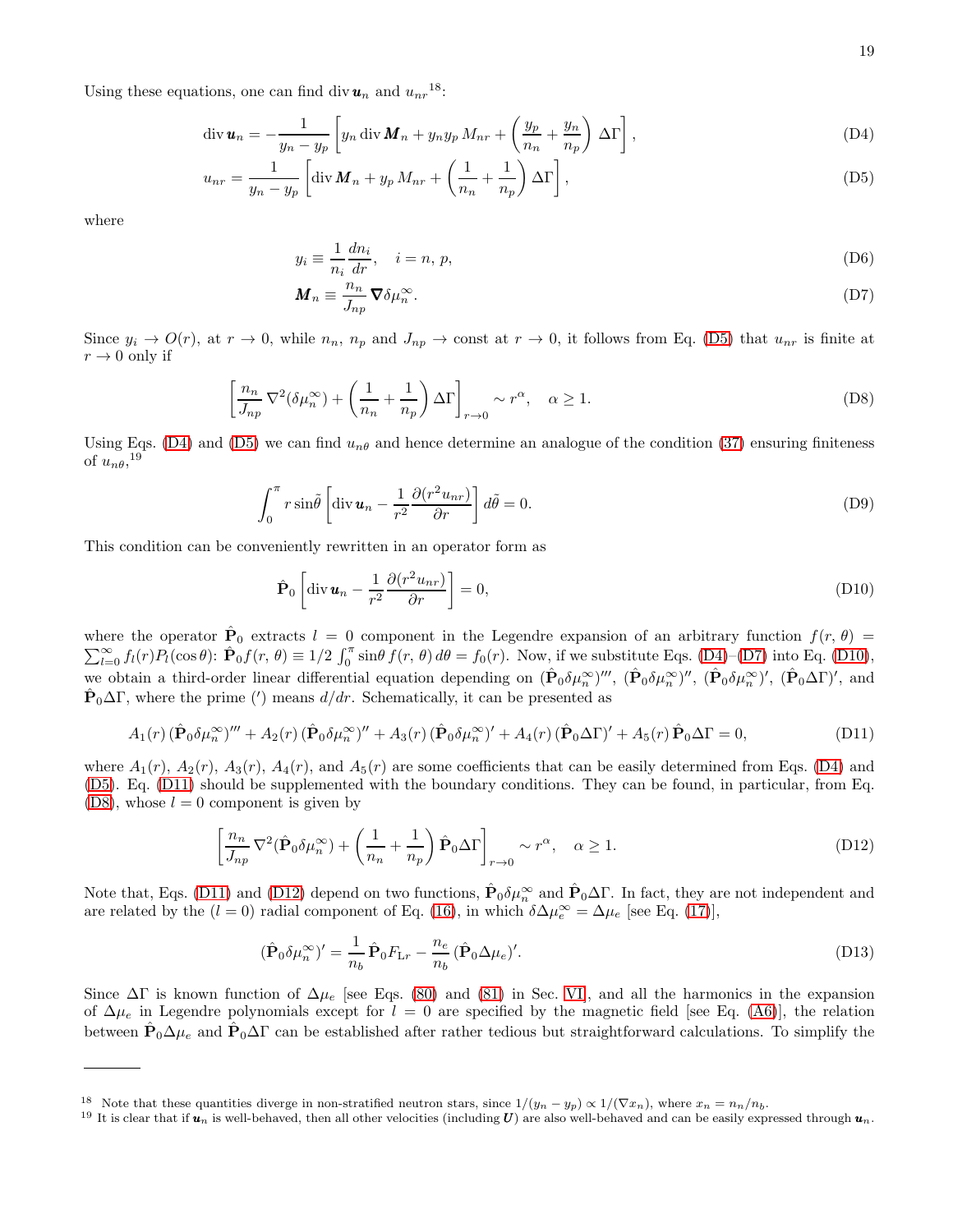subsequent presentation, below we consider the subthermal regime,  $\Delta \mu_e \ll k_B T$ , in which  $\Delta \Gamma = \lambda_e \Delta \mu_e$ , where  $\lambda_e$  is the beta-reaction coefficient that can be found from Eqs. [\(80\)](#page-12-1) or [\(81\)](#page-12-2).

Digression: Before proceeding further, let us make a following comment. It is easy to demonstrate that the last two terms in Eq. [\(D11\)](#page-18-4) [and the last term in Eq. [\(D12\)](#page-18-6)] can be neglected (i.e., beta-processes are not important) if  $n_p^2/(R^2J_{np}) \gg \lambda_e$  (R is the typical lengthscale). Then Eq. [\(D11\)](#page-18-4) becomes a homogeneous differential equation with the boundary condition  $\nabla^2 (\hat{\mathbf{P}}_0 \delta \mu_n^{\infty})|_{r\to 0} \sim r^{\alpha}$  ( $\alpha \ge 1$ ) [see Eq. [\(D12\)](#page-18-6)], which results in  $(\hat{\mathbf{P}}_0 \delta \mu_n^{\infty})'|_{r\to 0} = 0$  and  $(\hat{\mathbf{P}}_0 \delta \mu_n^{\infty})''|_{r\to 0} = 0$ . It has a unique solution,  $(\hat{\mathbf{P}}_0 \delta \mu_n^{\infty})' = 0$ , i.e.,  $\hat{\mathbf{P}}_0 \delta \mu_n^{\infty}(r) = C$ . The constant C here is arbitrary; it specifies the central baryon number density of our perturbed NS model (following Ref. [\[60](#page-21-8)], we prefer to define a stellar configuration by choosing central baryon density rather than the total number of baryons in the perturbed star). In what follows we assume  $C=0$ . In the opposite limit,  $n_p^2/(R^2J_{np}) \ll \lambda_e$  (diffusion is not efficient), similar consideration leads to the solution  $\hat{\mathbf{P}}_0 \Delta \Gamma(r) = 0$ , which reduces to  $\hat{\mathbf{P}}_0 \Delta \mu_e = 0$  in the subthermal regime. Irrespective of the limit, knowledge of one function  $[\hat{\mathbf{P}}_0 \delta \mu_n^{\infty}$  or  $\hat{\mathbf{P}}_0 \Delta \mu_e]$  allows one to determine the derivative of another function using Eq.  $(D13)$ .

As follows from these examples, the solution in both limits is not sensitive to the temperature or a particular dissipation mechanism. However, an interplay of the dissipation mechanisms (ambipolar diffusion and non-equilibrium beta-processes) determines a range of transition temperatures, defined by the condition  $n_p^2/(R^2J_{np}) \sim \lambda_e$ , at which one asymptotic solution transforms into another. Since  $\lambda_e$  is a strong function of temperature, the transition region is quite narrow.

Generally, to solve Eq. [\(D11\)](#page-18-4) with the boundary condition [\(D12\)](#page-18-6) one needs to express  $(\hat{\mathbf{P}}_0 \delta \mu_n^{\infty})'$  in these equations through  $\hat{P}_0F_{Lr}$  and  $(\hat{P}_0\Delta\mu_e)'$  using Eq. [\(D13\)](#page-18-7). The resulting inhomogeneous differential equation allows one to determine the function  $\hat{\mathbf{P}}_0 \Delta \mu_e(r)$  (we remind that we assume  $\hat{\mathbf{P}}_0 \Delta \Gamma = \lambda_e \hat{\mathbf{P}}_0 \Delta \mu_e$ ). The boundary conditions for  $\hat{\mathbf{P}}_0 \Delta \mu_e(r)$  depend on the behaviour of the magnetic field at  $r \to 0$  and follow from the analysis of [\(D12\)](#page-18-6):

$$
(\hat{\mathbf{P}}_0 \Delta \mu_e)'|_{r \to 0} = 0,\tag{D14}
$$

$$
(\hat{\mathbf{P}}_0 \Delta \mu_e)''|_{r \to 0} = \left(\frac{1}{n_e} \hat{\mathbf{P}}_0 F_{\rm Lr}\right)'|_{r \to 0} + \left(\frac{\lambda J_{np} n_b^2}{3 n_n^2 n_p^2} \hat{\mathbf{P}}_0 \Delta \mu_e\right)|_{r \to 0}.
$$
\n(D15)

We have here only two boundary conditions, while to solve Eq. [\(D11\)](#page-18-4) we need, generally, one more condition which specifies  $\hat{P}_0 \Delta \mu_e$  at some r.<sup>20</sup> Presumably, this additional condition could be obtained by matching the solution of [\(D11\)](#page-18-4) with the solution of similar equation in the crust, but we have not tried to perform such an analysis. Let us only mention that in an idealised (and unrealistic) situation in which  $\lambda = 0$  in the crust (i.e., when beta-processes are suppressed in the crust) the condition for  $\hat{P}_0 \Delta \mu_e$  could follow from the requirement that there are no net flow of neutrons from the core to the crust (otherwise, the quasistationarity condition would break down, since, by assumption, neutrons cannot be converted into protons in the crust). This requirement means  $\int_{\text{core}} \lambda (\hat{\mathbf{P}}_0 \Delta \mu_e) r^2 dr = 0$  [see Eq. [\(D2\)](#page-17-4)], which gives us a third necessary condition to solve [\(D11\)](#page-18-4).

Assuming that the functions  $\hat{\mathbf{P}}_0 \Delta \mu_e$  and  $\hat{\mathbf{P}}_0 \delta \mu_n^{\infty}$  are already defined, an unknown function  $\zeta(r)$  can be found from the  $l = 0$  component of equation  $(A4)$ ,

<span id="page-19-1"></span><span id="page-19-0"></span>
$$
\zeta(r) = \hat{\mathbf{P}}_0 Z_1 - \hat{\mathbf{P}}_0 \int_0^{\theta} r F_{\text{L}\theta} d\tilde{\theta}.
$$
\n(D16)

The functions  $\delta\mu_n^{\infty}(r, \theta)$  and  $\Delta\mu_e(r, \theta)$  can then be found from Eq. [\(A6\)](#page-15-1). Alternatively, one can avoid use of the function  $\zeta(r)$  by presenting the solution in the following equivalent way,

$$
\delta\mu_n^{\infty} = (\delta\mu_n^{\infty})_{A6} - \hat{\mathbf{P}}_0(\delta\mu_n^{\infty})_{A6} + \hat{\mathbf{P}}_0\delta\mu_n^{\infty},\tag{D17}
$$

$$
\Delta \mu_e = (\Delta \mu_e)_{A6} - \hat{\mathbf{P}}_0 (\Delta \mu_e)_{A6} + \hat{\mathbf{P}}_0 \Delta \mu_e, \tag{D18}
$$

where the functions  $(\delta \mu_n^{\infty})_{A6}$  and  $(\Delta \mu_e)_{A6}$  are given by Eq. [\(A6\)](#page-15-1). Although they depend on an (unknown) function  $\zeta(r)$ , one can choose this function in an arbitrary way (e.g., set  $\zeta = 0$ ) to calculate  $(\delta \mu_n^{\infty})_{A6}$  and  $(\Delta \mu_e)_{A6}$ , since it drops out from Eqs. [\(D17\)](#page-19-0) and [\(D18\)](#page-19-1).

<sup>&</sup>lt;sup>20</sup> Note that this condition is not needed to find the solution of Eq. [\(D11\)](#page-18-4) in two limiting cases considered above, i.e., when  $\lambda \to 0$  or  $J_{np} \to \infty$ .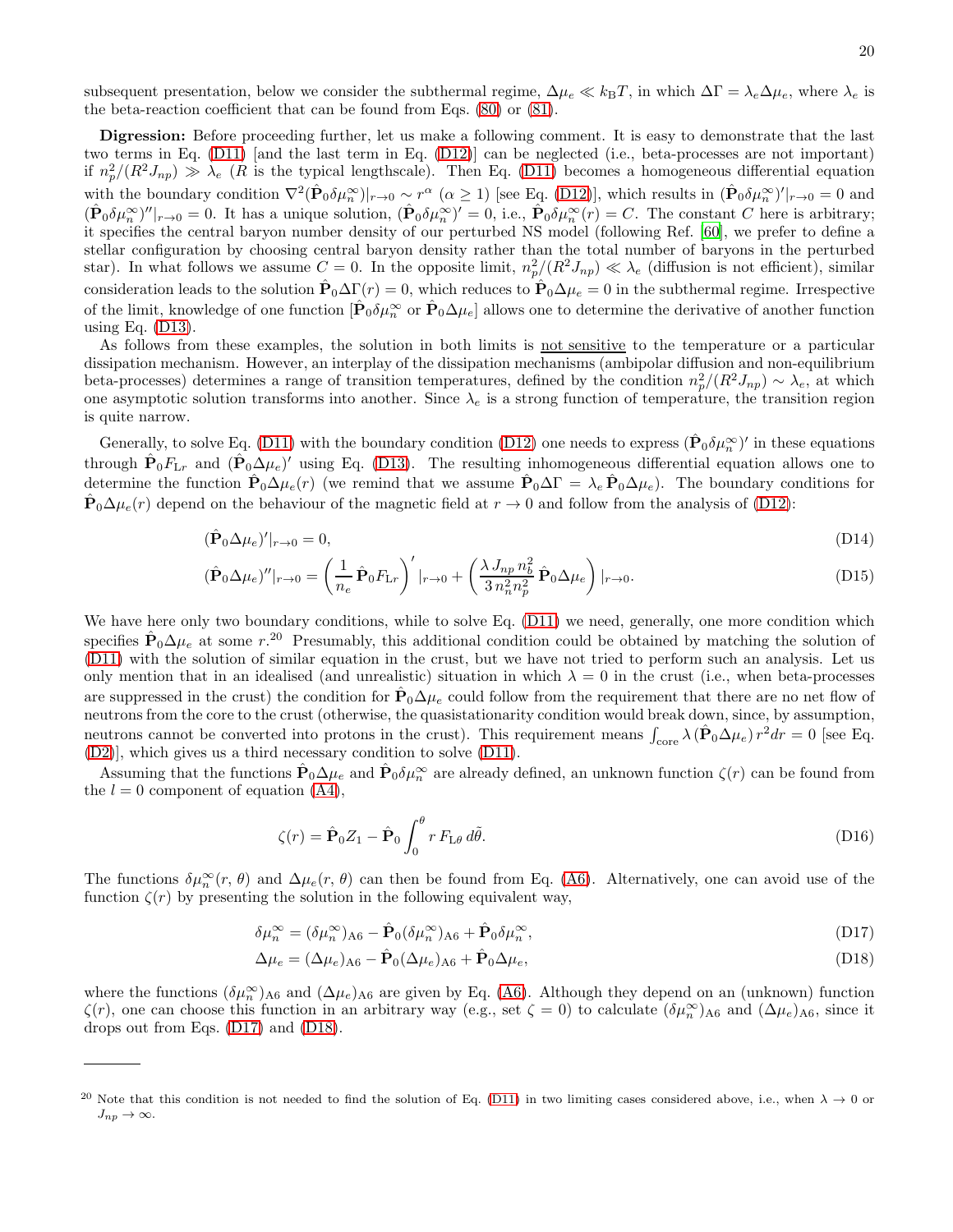To plot Figs. [1](#page-13-1) and [2](#page-13-2) we decided to use an approximate method for calculation of  $\zeta(r)$ . Namely, we employed the asymptotic solutions described above, assuming that  $\hat{\mathbf{P}}_0 \delta \mu_n^{\infty}(r) = 0$  in the ambipolar diffusion domain (see Figs. [1](#page-13-1)) and [2\)](#page-13-2) and  $\hat{\mathbf{P}}_0 \Delta \mu_e = 0$  in the MUrca (DUrca) domain. We checked that the figures are not too sensitive to an actual form of the solution.

- <span id="page-20-0"></span>[1] V. M. Kaspi, Proceedings of the National Academy of Science 107, 7147 (2010), 1005.0876.
- <span id="page-20-1"></span>[2] D. Viganò, N. Rea, J. A. Pons, R. Perna, D. N. Aguilera, and J. A. Miralles, Mon. Not. R. Astron. Soc. 434, 123 (2013), 1306.2156.
- <span id="page-20-5"></span>[3] P. Haensel, V. A. Urpin, and D. G. Iakovlev, Astron. Astrophys. 229, 133 (1990).
- <span id="page-20-6"></span>[4] V. A. Urpin and D. A. Shalybkov, Astron. Astrophys. 294, 117 (1995).
- [5] D. Page, U. Geppert, and T. Zannias, Astron. Astrophys. 360, 1052 (2000), astro-ph/0005301.
- <span id="page-20-7"></span>[6] P. Arras, A. Cumming, and C. Thompson, Astrophys. J. Lett. 608, L49 (2004), astro-ph/0401561.
- [7] D. N. Aguilera, J. A. Pons, and J. A. Miralles, Astron. Astrophys. 486, 255 (2008), 0710.0854.
- <span id="page-20-2"></span>[8] J. A. Pons, J. A. Miralles, and U. Geppert, Astron. Astrophys. 496, 207 (2009), 0812.3018.
- <span id="page-20-3"></span>[9] P. B. Jones, Mon. Not. R. Astron. Soc. 233, 875 (1988).
- [10] D. A. Shalybkov and V. A. Urpin, Astron. Astrophys. 321, 685 (1997).
- [11] M. Rheinhardt and U. Geppert, Physical Review Letters 88, 101103 (2002).
- [12] R. Hollerbach and G. R¨udiger, Mon. Not. R. Astron. Soc. 347, 1273 (2004).
- [13] K. N. Gourgouliatos, A. Cumming, A. Reisenegger, C. Armaza, M. Lyutikov, and J. A. Valdivia, Mon. Not. R. Astron. Soc. 434, 2480 (2013), 1305.6269.
- [14] K. N. Gourgouliatos and A. Cumming, Physical Review Letters **112**, 171101 (2014), 1311.7345.
- <span id="page-20-4"></span>[15] K. N. Gourgouliatos, T. S. Wood, and R. Hollerbach, Proceedings of the National Academy of Science 113, 3944 (2016), 1604.01399.
- <span id="page-20-8"></span>[16] G. Baym, C. Pethick, and D. Pines, Nature (London) **224**, 674 (1969).
- [17] C. J. Pethick, in Structure and Evolution of Neutron Stars, edited by D. Pines, R. Tamagaki, and S. Tsuruta (1992), p. 115.
- [18] V. A. Urpin and A. Ray, Mon. Not. R. Astron. Soc. 267, 1000 (1994).
- <span id="page-20-10"></span>[19] C. Thompson and R. C. Duncan, Astrophys. J. 473, 322 (1996).
- [20] V. Urpin and D. Shalybkov, Mon. Not. R. Astron. Soc. 304, 451 (1999).
- [21] D. Konenkov and U. Geppert, Mon. Not. R. Astron. Soc. 313, 66 (2000), astro-ph/9910492.
- [22] D. Konenkov and U. Geppert, Mon. Not. R. Astron. Soc. 325, 426 (2001), astro-ph/0103060.
- [23] J. Braithwaite and H. C. Spruit, Astron. Astrophys. 450, 1097 (2006), astro-ph/0510287.
- <span id="page-20-11"></span>[24] J. Hoyos, A. Reisenegger, and J. A. Valdivia, Astron. Astrophys. 487, 789 (2008), 0801.4372.
- [25] S. Dall'Osso, S. N. Shore, and L. Stella, Mon. Not. R. Astron. Soc. 398, 1869 (2009), 0811.4311.
- <span id="page-20-12"></span>[26] J. H. Hoyos, A. Reisenegger, and J. A. Valdivia, Mon. Not. R. Astron. Soc. 408, 1730 (2010), 1003.5262.
- [27] W. C. G. Ho, Mon. Not. R. Astron. Soc. 414, 2567 (2011), 1102.4870.
- <span id="page-20-28"></span>[28] S. Dall'Osso, J. Granot, and T. Piran, Mon. Not. R. Astron. Soc. 422, 2878 (2012), 1110.2498.
- [29] V. Graber, N. Andersson, K. Glampedakis, and S. K. Lander, Mon. Not. R. Astron. Soc. 453, 671 (2015), 1505.00124.
- [30] J. G. Elfritz, J. A. Pons, N. Rea, K. Glampedakis, and D. Viganò, Mon. Not. R. Astron. Soc. 456, 4461 (2016), 1512.07151.
- <span id="page-20-9"></span>[31] A. M. Beloborodov and X. Li, Astrophys. J. 833, 261 (2016), 1605.09077.
- [32] D. A. Shalybkov and V. A. Urpin, Mon. Not. R. Astron. Soc. 273, 643 (1995).
- <span id="page-20-15"></span>[33] A. Reisenegger, Astron. Astrophys. 499, 557 (2009), 0809.0361.
- [34] K. Glampedakis, D. I. Jones, and L. Samuelsson, Mon. Not. R. Astron. Soc. 413, 2021 (2011), 1010.1153.
- <span id="page-20-13"></span>[35] A. Passamonti, T. Akgün, J. A. Pons, and J. A. Miralles, Mon. Not. R. Astron. Soc. 465, 3416 (2017), 1608.00001.
- <span id="page-20-14"></span>[36] P. Goldreich and A. Reisenegger, Astrophys. J. 395, 250 (1992).
- <span id="page-20-16"></span>[37] D. G. Iakovlev and D. A. Shalybkov, Astrophys. Sp. Sci. 176, 171 (1991).
- <span id="page-20-17"></span>[38] D. G. Yakovlev, A. D. Kaminker, O. Y. Gnedin, and P. Haensel, Phys. Rep. 354, 1 (2001), astro-ph/0012122.
- <span id="page-20-18"></span>[39] L. D. Landau and E. M. Lifshitz, Electrodynamics of continuous media (1960).
- <span id="page-20-19"></span>[40] S. I. Braginskii, in Reviews of Plasma Physics (Consultants Bureau, New York NY), edited by M. Leontovich (1965), vol. 1, p. 205.
- <span id="page-20-20"></span>[41] A. Reisenegger, Astronomische Nachrichten 328, 1173 (2007), 0710.2839.
- <span id="page-20-21"></span>[42] K. Glampedakis and P. D. Lasky, Mon. Not. R. Astron. Soc. 463, 2542 (2016), 1607.05576.
- <span id="page-20-22"></span>[43] E. M. Kantor and M. E. Gusakov, Mon. Not. R. Astron. Soc. 473, 4272 (2018), 1703.09216.
- <span id="page-20-23"></span>[44] M. E. Gusakov and N. Andersson, Mon. Not. R. Astron. Soc. 372, 1776 (2006), astro-ph/0602282.
- [45] M. E. Gusakov, E. M. Kantor, and P. Haensel, Phys. Rev. C 79, 055806 (2009), 0904.3467.
- [46] M. E. Gusakov, E. M. Kantor, and P. Haensel, Phys. Rev. C 80, 015803 (2009), 0907.0010.
- <span id="page-20-25"></span>[47] M. E. Gusakov, Phys. Rev. D **93**, 064033 (2016), 1601.07732.
- <span id="page-20-24"></span>[48] M. E. Gusakov and V. A. Dommes, Phys. Rev. D 94, 083006 (2016), 1607.01629.
- <span id="page-20-26"></span>[49] K. Glampedakis, N. Andersson, and L. Samuelsson, Mon. Not. R. Astron. Soc. 410, 805 (2011), 1001.4046.
- <span id="page-20-27"></span>[50] M. E. Gusakov and V. A. Dommes, in preparation (2017).